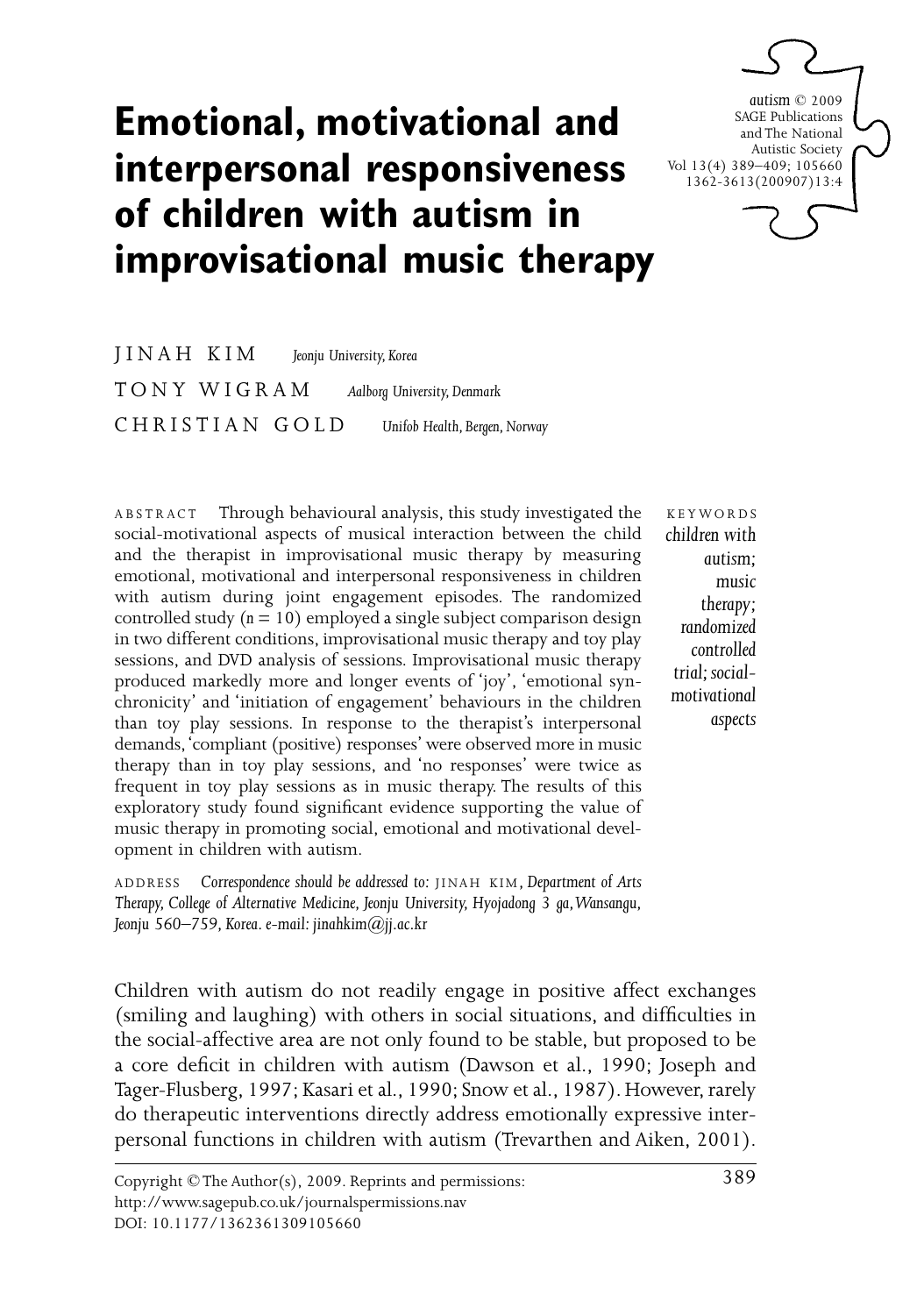Improvisational music therapy, a form of music therapy widely used in the treatment of children with autism, is gaining growing recognition as an effective intervention addressing fundamental levels of spontaneous self-expression, emotional communication and social engagement for individuals with a wide range of developmental disorders (Gold et al., 2006; Robarts, 1996;Trevarthen and Aitken, 2001). Compared with other therapeutic interventions utilizing music as a background or contingent stimulus, improvisational music therapy is defined as the interactive use of live music for engaging clients to meet their therapeutic needs (Bruscia, 1998). The current study recognized the emotional aspects of interpersonal engagement as having significant importance for children with autism, and investigated the effects of improvisational music therapy on positive emotional expression, emotional engagement, interpersonal initiatives and responsiveness during joint engagement episodes in children with autism.

Music acts as an essentially emotional, relational and motivational medium when, in music therapy, it is purposefully created to engender 'interpersonal relatedness' by employing a well-measured systematic intervention. Music therapists seek to establish a meaningful relationship with the client through a shared music making process (joint clinical improvisation) (Alvin and Warwick, 1991; Robarts, 1996). Within this therapeutic intervention, the music therapist identifies musical elements (temporal beat, rhythmic patterns, dynamics of expression, pitch range and melodic contour) in the child's musical and non-musical behaviour, and then provides a predictable, empathic and supportive musical structure to attract and engage the child.This happens mainly through non-verbal and multimodal contexts, involving vocal and instrumental exchanges, eye contact, facial expressions, movement and gestures (Holck, 2007;Wigram, 2002). In this context, the children often appear to perceive and experience the therapist's music as related to their own expression, which may motivate them to respond, join in, and initiate further musical interaction with the therapist (Robarts, 1996;Wigram and Elefant, 2009).The therapeutic approach that underpins this process is 'musical attunement', requiring various musical and empathic techniques geared towards the child's responsiveness, characteristics and needs. It is an intuitive and moment-by-moment process, sensitively tuning into, elaborating and regulating each participant's behavioural and emotional expressions through musical engagement. In music therapy literature, this is often likened to early mother–infant interaction (Holck, 2007; Robarts, 1996; Wigram and Elefant, 2009).

'Musical attunement' is a term adapted from the concept of 'affect attunement' (Stern, 1985). Stern (1985, p. 135) considered that the mother's sympathetic attunement to her baby's expression enables and maintains 'interaffectivity', which was 'the most pervasive and clinically germane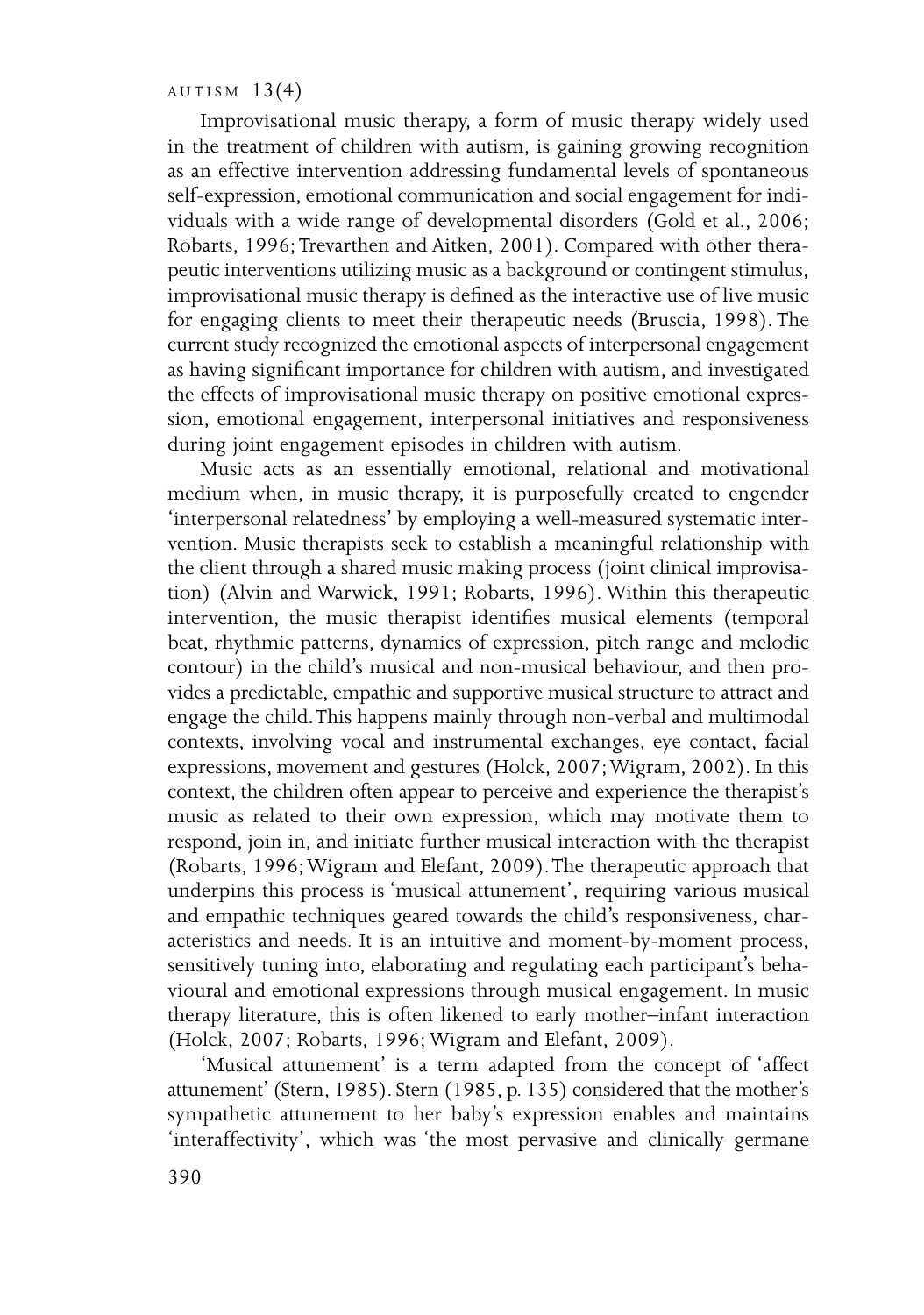feature of intersubjective relatedness' in infancy. The phenomena of finely tuned affective sharing during the early dyadic (person–person) and triadic (person–object–person) interaction between infants and mothers are well documented in infant studies and considered as the foundation for more complex communication, social cognition and language development (Adamson and Bakeman, 1985; Feldman, 2007; Stern, 1985). Studies of these early mother–infant interactions report reciprocal, rhythmically matched and synchronized communication, using various forms of vocal exchange, eye contact, facial expression and bodily movement, which is highly musical and improvisational in nature.

Studies of early interaction between infants or young children with autism and their parents do not demonstrate the patterns of the affective reciprocal communication that is widespread in typically developing infants and young children, but rather show disorganized and asynchronous social behaviour (Dawson et al., 1990; Trevarthen and Daniel, 2005; Wimpory et al., 2000). Previous studies suggested deficits in expression of emotion and emotional responsivity in children with autism (Scambler et al., 2007; Snow et al., 1987).Therefore, the sharing of emotional communication and affective interpersonal relatedness appears to be very difficult for these children to experience.A crucial question for any intervention is how to develop some form of positive emotional communication in autistic children with their communicative partners.

Recent studies have indicated that one of the key factors in successful intervention in autism is to provide systematically individualized intervention suited for each child's developmental needs and unique characteristics (Bono et al., 2004;Trevarthen and Daniel, 2005). Previous studies have also shown that a child-centred approach involving predictability and contingent adult responses to the child's focus of attention and interests during play interaction will lead to increased joint attention and social engagement in children with autism (Lewy and Dawson, 1992; Siller and Sigman, 2002; Watson, 1998;Wimpory et al., 2007). Improvisational music therapy is just such an individualized intervention that facilitates moment-by-moment motivational and interpersonal responses in children with autism (Robarts, 1996;Trevarthen and Aiken, 2001;Wigram, 2002). Furthermore, increasing affective facial expressions and interaffectivity during shared music making between an autistic child and a music therapist are reported in case examples (Alvin and Warwick, 1991; Holck, 2007; Robarts, 1996; Wigram, 2002). However, to date there has not been a controlled study in this area.

This exploratory study employed a comparison design in two different conditions (improvisational music therapy versus toy play sessions) and two different parts of a session (an undirected/child-led part versus a more directed/therapist-led part) in each condition. This study was designed to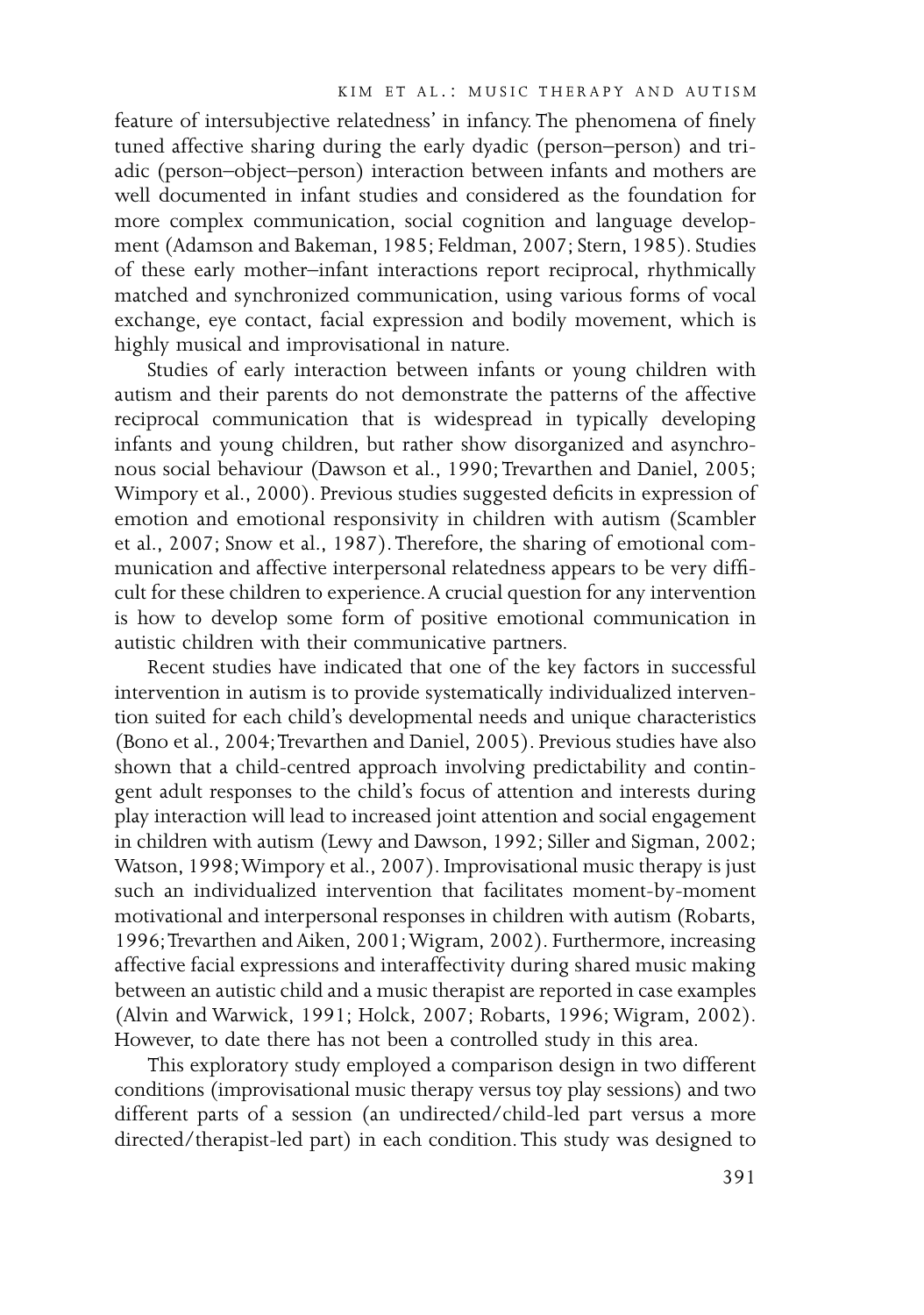compare the effects of these two different media (music versus toys) and to find out how children respond in a musical context with or without direction, compared with a non-musical context such as play activities with toys with or without direction.

# **Method**

# **Participants**

Children aged between 3 and 5, and not previously treated with either music therapy or play therapy, were recruited from the Department of Child and Adolescent Psychiatry at Seoul National University Hospital (SNUH), Korea. The parents of the children were informed about this research project by the staff at SNUH, and were given the contact details of the first author. Twenty-five mothers voluntarily contacted the first author and met with her for the initial interview. Before the trials, each child was systematically reviewed by a senior child and adolescent psychiatrist at SNUH utilizing DSM-IV-TR diagnostic criteria (American Psychiatric Association, 2000), and the diagnosis was verified through independent second opinion. A confirmed diagnostic consent of autism was made for 18 children. Subsequently, the parents of 15 children signed informed consent forms. However, during the clinical trial, the parents of five children decided to drop out for concerns regarding health problems and long distance travel. Ten children (all male) completed the clinical trials. Table 1 presents chronological age (CA) in months at intake; the scores of the Korean version of the Childhood Autism Rating Scale (CARS: Kim and Park, 1995); the developmental quotients (DQs) of the Korean version of the PsychoEducational Profile (PEP: Kim, 1995); and the social quotients (SQs) of the Korean version of the Vineland Social Maturity Scale (SMS: Kim and Kim, 1985). The cutoff score for autism is 30 in the original CARS, whereas in the Korean version of CARS it was found to be 28 (Shin and Kim, 1998). Clinical trials started in early 2004. However, during the latter stages in 2005, the Autism Diagnostic Observation Schedule (ADOS: Lord et al., 1999) became available in SNUH and was therefore administered to the four remaining participants,

|                     | Minimum | Maximum | Mean  | SD    |
|---------------------|---------|---------|-------|-------|
| CA (months)         | 39.00   | 71.00   | 51.20 | 12.08 |
| CARS                | 32.00   | 42.50   | 36.10 | 3.41  |
| SMS-SO <sub>s</sub> | 47.40   | 71.00   | 58.84 | 7.80  |
| PEP-DO <sub>s</sub> | 60.00   | 89.00   | 70.29 | 9.97  |

*Table 1* **CA, CARS, SMS and PEP scores**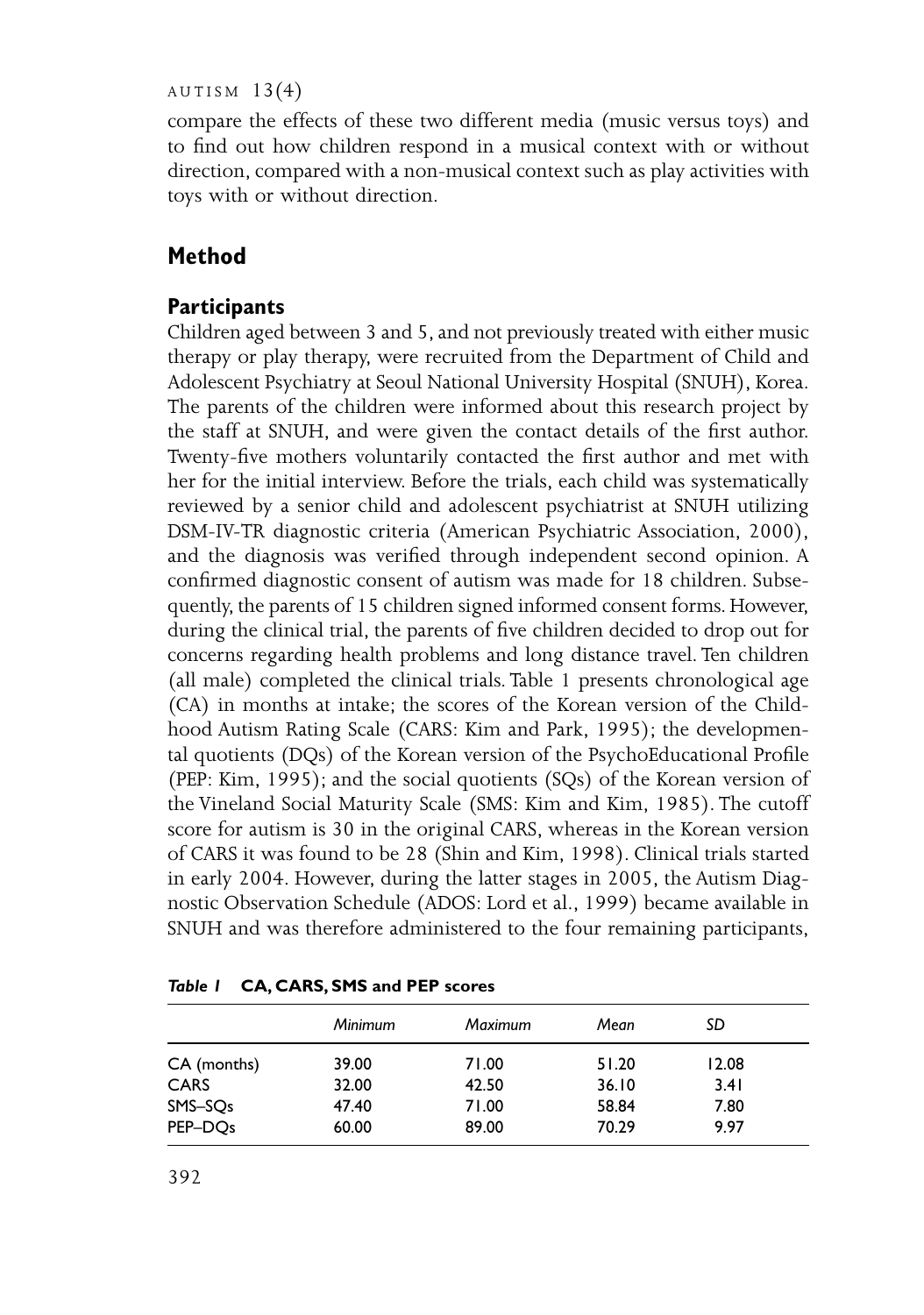adding this additional diagnostic confirmation of autism for those examined children.

There was considerable variability among the children; five children were non-verbal while another five were verbal with varying degrees of language skills. Such variability is typical in children with autism, and a within-subjects crossover design was thought to be the best solution in order to take into account the variability between subjects.

Eight children were in preschool special education, and two were in mainstream preschool programmes that included additional therapeutic inputs, such as speech language therapy and cognitive and behavioural therapy. The type and frequency of educational and therapeutic inputs throughout the period of the research trials were reported as mainly consistent, with inevitable changes such as transfers in preschool placements.

# **Procedure**

A repeated measures, within-subject comparison design was used, where each child had toy play sessions compared with improvisational music therapy sessions of the same duration consisting of weekly 30 minute sessions for 12 consecutive weeks in each condition.The therapeutic environment, including the selected play materials (toys versus musical instruments), were consistent throughout the trials (Table 2). The trials were

| Instruments in music therapy                                                                                                                       | Toys in play sessions                                                                                                          |
|----------------------------------------------------------------------------------------------------------------------------------------------------|--------------------------------------------------------------------------------------------------------------------------------|
| An upright piano                                                                                                                                   | A dollhouse set (a family and a dog, kitchen<br>utensils, furniture, a house, etc.)                                            |
| A standing cymbal (Istanbul, 16 inch<br>medium crash)                                                                                              | A big dump truck                                                                                                               |
| A 20 inch Timpani drum (Sonor)                                                                                                                     | A big bulldozer                                                                                                                |
| An alto xylophone (Sonor)                                                                                                                          | A Lego block set                                                                                                               |
| A chroma harp (Samick)                                                                                                                             | A pair of middle size balls                                                                                                    |
| 3 different colour tone bar                                                                                                                        | 3 different spinning tops                                                                                                      |
| 4 different colour toy handbells $(C = red,$<br>$E =$ yellow, $G =$ skyblue, $A =$ blue)                                                           | 5 different colors of play dough (red, yellow,<br>blue, green, brown)                                                          |
| A pair of paddle drums                                                                                                                             | A pair of small balls                                                                                                          |
| A small guiro                                                                                                                                      | A peg fruits and vegetables play set (to cut in<br>pieces and put back)                                                        |
| A pair of egg shakers                                                                                                                              | A range of different puzzles                                                                                                   |
| A pair of finger cymbals                                                                                                                           | Two transformative robots (from robot to car)                                                                                  |
| A range of horns, whistles and bird calls in<br>pairs: reed horns, duck, crow, skylark<br>calls, sliding whistles, train whistles,<br>sirens, etc. | A range of different shape and size minicars<br>in pairs: police, fire-engine, sports, sedan,<br>hospital emergency cars, etc. |

|  |  |  | Table 2 Play materials in music therapy and play conditions |
|--|--|--|-------------------------------------------------------------|
|--|--|--|-------------------------------------------------------------|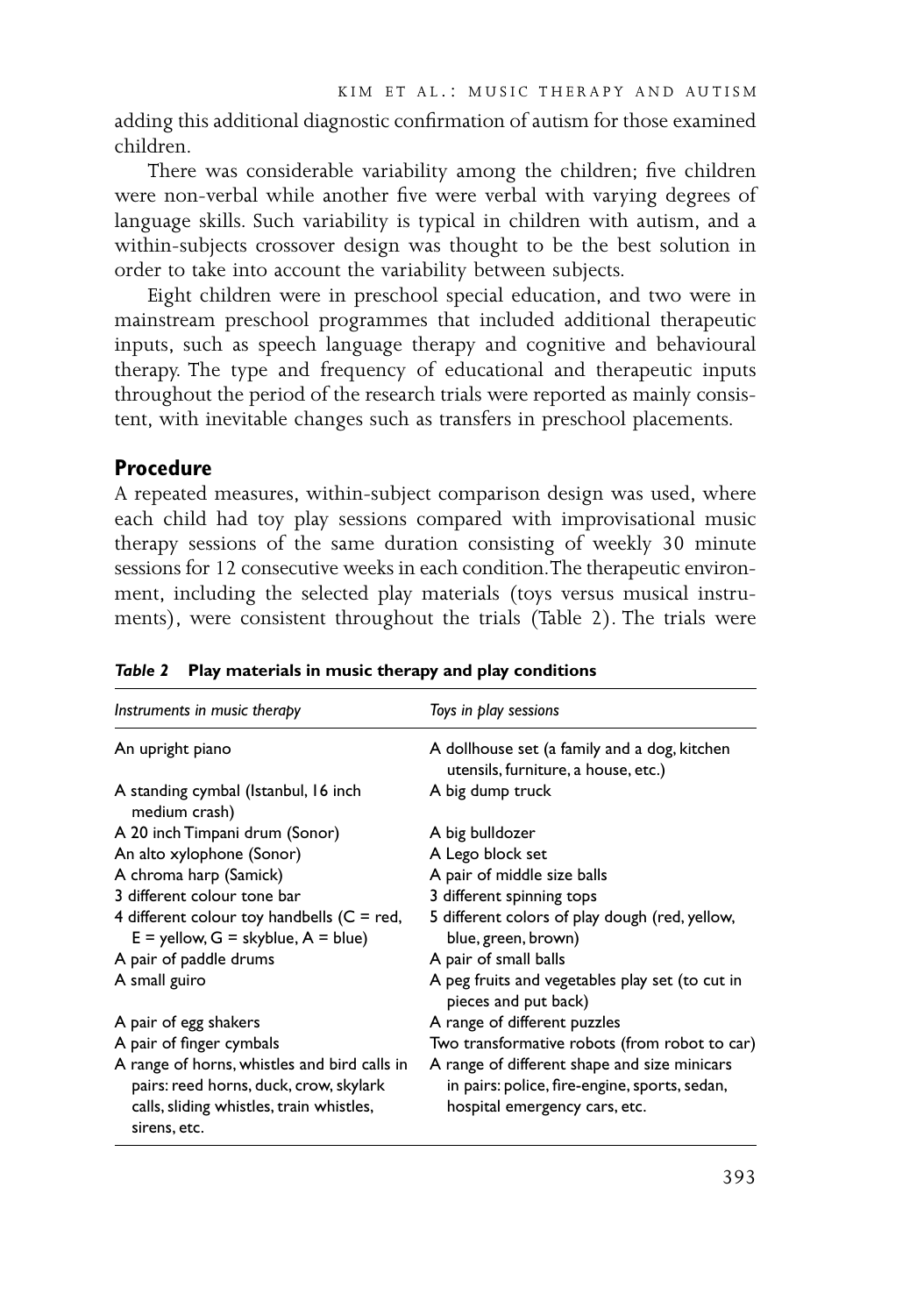carried out by a different therapist for each condition to avoid therapist bias and person familiarity influencing the outcome.

Children were randomly assigned either to have the music therapy sessions first and the toy play sessions later (group 1), or vice versa (group 2). There was a 1 week washout period between the two conditions.

A semi-flexible treatment manual<sup>1</sup> was used to further achieve consistency and comparability between conditions. Sessions were divided into two different parts: undirected (child led) and more directed (therapist led). Each session started with greeting the child. After the greeting, each child was allowed to play the way he wanted while the therapist engaged through both supporting and elaborating with the child's play. During the more directed second part, the therapist directed the child by gently introducing modelling and turn-taking activities within the child's focus of attention, range of interests, and level of tolerance. When the child became resistant, anxious, or even upset by the therapist taking control of the second half of the session, the therapist was instructed to allow the child to do what he wanted for a while, and then gently reintroduce the structured play. The directed part ended with a goodbye ritual. Each part lasted 15 minutes.

In order to differentiate the media used in these two conditions, the therapists in music therapy were instructed to interact with the child mainly through music, whereas the therapists in the toy play condition were instructed to engage the child by any means, but to avoid any musical media, such as singing or rhythmic playing. Trials in the music therapy condition were undertaken by one of two professional music therapists, and in the toy play condition by one of four healthcare professionals (music therapist, play therapist, or social worker) experienced with the population and trained in a client-centred approach. Each child was allocated to an individual therapist dependent on availability and convenience on both sides. Randomization of allocation to therapists was not possible due to the limited availability of individual therapists and each child's educational schedules. Before the trials, the first author trained each therapist in following the treatment manual.

## **Intervention measures**

An analysis of predefined target behaviours in the two different conditions was undertaken on selected 4 minute samples taken from the undirected and more directed parts of the session, and from selected sessions (1, 4, 8, 12). Observed behaviours were recorded in terms of both their frequency and their duration. Each target behaviour was coded during joint engagement episodes, which were defined as a three-way exchange (interactive state of joint engagement) that involved the child (self), the therapist (another), and objects or events in either musical form or toy play.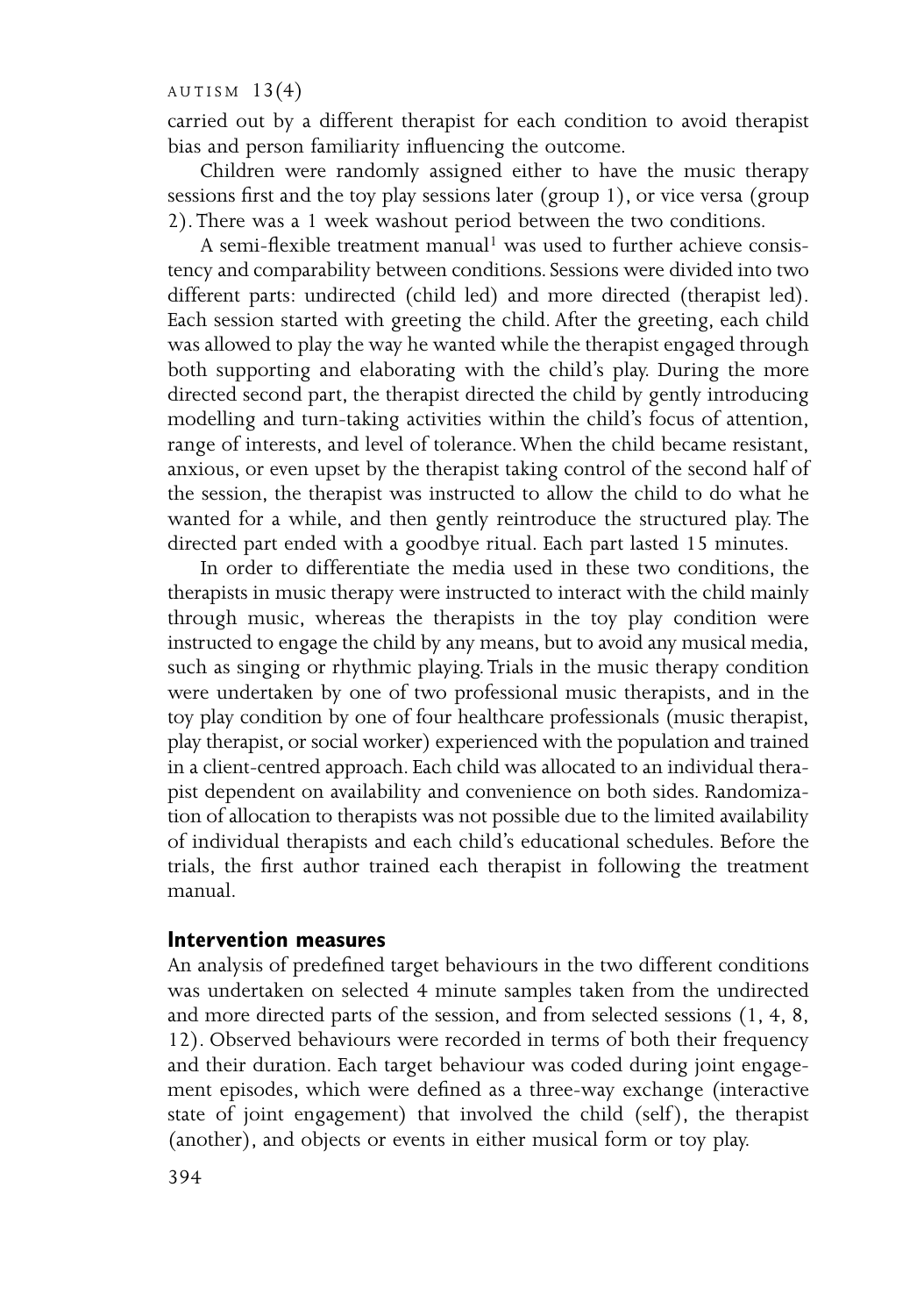There were two broad categories.The first category concerned the participant's emotional and motivational responsiveness (joy, emotional synchronicity, initiation of engagement) towards different types of attunement promoted by the therapist in these two conditions. The second category concerned two different types of responsiveness towards the therapist's initiation of interaction (social invitation and interpersonal demands). Brief definitions of these behaviours are summarized in Table 3.

Each attempted 'initiation of interaction' by the therapist was also measured as part of a fidelity check of the treatment protocol to determine whether the therapists carried out the sessions as intended.

For the microanalysis of behaviours (second by second), a coding sheet and detailed coding guidelines were developed by the first author (available from the first author).

# **Recording and coding procedure**

Recording of the sessions was undertaken using two high-tech dome cameras (Samsung SCC-641) and a sound condenser (Sennheiser 608).

| Target behaviour            | Definition                                                                                                                                                                                                                                                                                                                                                                                 | Type of measure           |
|-----------------------------|--------------------------------------------------------------------------------------------------------------------------------------------------------------------------------------------------------------------------------------------------------------------------------------------------------------------------------------------------------------------------------------------|---------------------------|
| Joy                         | The child's joyful facial expression: joy refers to the<br>event when the child either smiles (facial expression<br>only), or laughs (facial expression with vocal sound)<br>during the interaction with the therapist                                                                                                                                                                     | Frequency and<br>duration |
| Emotional<br>synchronicity  | This refers to an event when the child and the<br>therapist share a moment of emotional affect<br>(happiness or sadness) while engaged with each<br>other. A typical event exemplifying emotional<br>synchronicity is when the child smiles (or cries),<br>and the therapist's behaviour mirrors or reflects<br>the similar emotional state through facial, gestural<br>or vocal reactions | Frequency and<br>duration |
| Initiation of<br>engagement | This refers to an event where the child spontaneously<br>initiates interaction with the therapist, or initiates a<br>change during ongoing interaction, and then expects<br>the therapist to follow                                                                                                                                                                                        | Frequency                 |
| Compliant<br>response       | This refers to the child responding and complying<br>with the therapist's initiation of interaction(s)                                                                                                                                                                                                                                                                                     | Frequency                 |
| No response                 | This refers to the child showing no sign of awareness<br>to the therapist's initiation of interaction and<br>continuing to do what he has been doing                                                                                                                                                                                                                                       | Frequency                 |

## *Table 3* **Brief definition of target behaviours**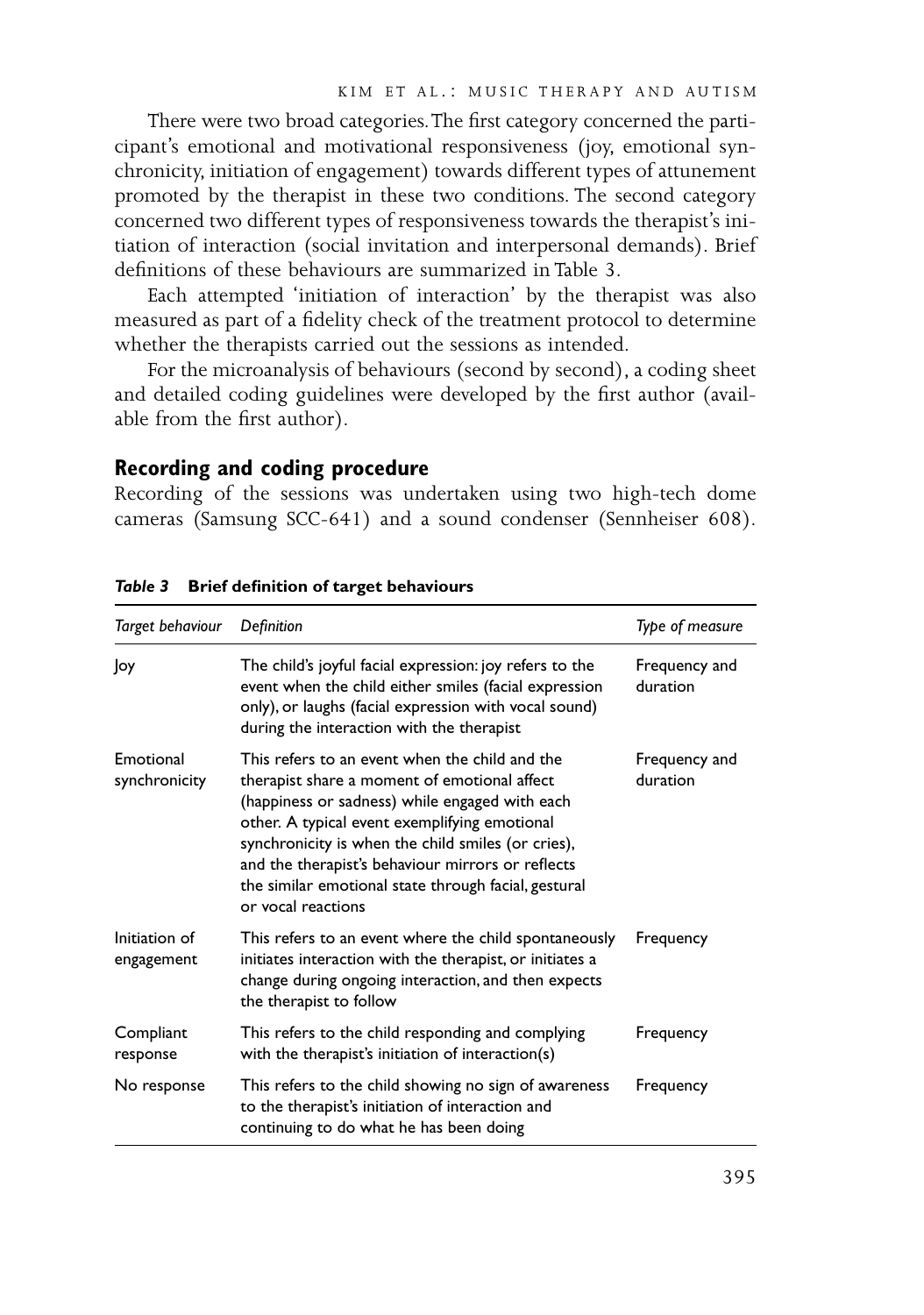This was controlled and recorded remotely by a trained research assistant using a system controller (Samsung SSC-1000), a sound mixer (Behringer EURORACK MX602A), a TV monitor, and a DVD recorder (LG LCR-S 4800) in a monitoring room. The assistant was instructed to capture the child's frontal upper body with a clear view of the child's face and some view of the therapist (preferably the therapist's face).

Coding of behaviour was undertaken using the LG LCR-S 4800 timecode generator that displays hours, minutes and seconds.The coder viewed the DVDs in a predetermined randomized order using the LG LCR-S 4800 and a 25 inch TV monitor. The coder viewed each DVD repeatedly, first at normal speed and then at two to four times slower than normal speed for each target behaviour. There were 80 DVD clips for each condition (total 10.6 hours of footage).

## **Data analysis**

Hypotheses were generated for each variable where a comparison could be undertaken between two conditions (music therapy versus toy play), the undirected and more directed parts of the sessions, and the selected sessions (1, 4, 8, 12).A repeated measures analysis of variance (ANOVA) determined the interaction of all variables to establish whether changes were statistically significant. The distribution of values was examined for all variables. As expected with frequency and duration data, the data did not follow a normal distribution, but resembled a Poisson distribution.The appropriate procedure for a repeated measures ANOVA was a generalized linear mixed model with multivariate normal random effects, using a penalized quasilikelihood (Venables and Ripley, 2002).

## **Inter-observer reliability**

For establishing inter-observer reliability, 30 percent of the total DVD recordings were randomly selected and rated using the intraclass correlation coefficient (ICC).The coding procedure was highly complex and extremely time consuming. The primary coder was the first author. The first author trained a research assistant for approximately 5 hours a week over 4 months to ensure reliable inter-observer agreement.This second coder was blind to the order of the sessions.Table 4 shows the results of the ICC, demonstrating high inter-observer reliability ranging from 0.86 up to 0.98, except for compliant response and no response.These two dependent variables required interpretation of behaviours where disagreement was potentially greater. The overall results of the ICC indicated that the levels of clinical significance were between fair and excellent (Cicchetti, 1994).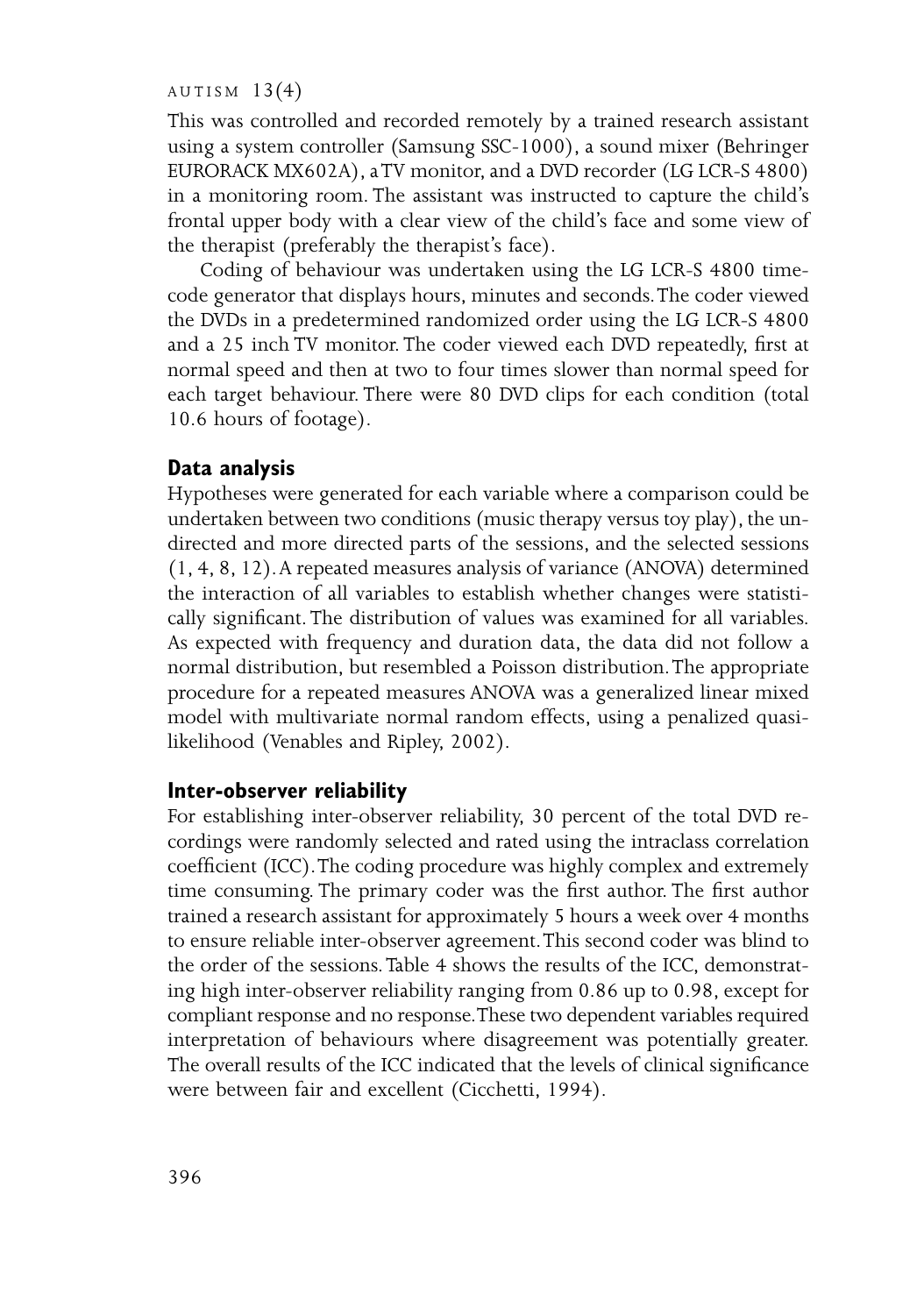| Dependent variables                                  | Agreement ICC |
|------------------------------------------------------|---------------|
| loy frequency/duration                               | 0.91/0.98     |
| Emotional synchronicity frequency/duration           | 0.90/0.92     |
| Initiation of engagement by the child frequency      | 0.93          |
| Initiation of interaction by the therapist frequency | 0.86          |
| Compliant response frequency                         | 0.73          |
| No response frequency                                | 0.59          |

*Table 4* **Inter-observer reliability of dependent variables**

# **Results**

The results of session analysis yielded very similar patterns of frequency and duration data on selected target behaviours, as can be seen from Table 5, which summarizes the results of all ANOVAs.Therefore, only frequency data were selected for graphical presentation in this article (graphical analyses of duration data are available from the first author). The main results of session analysis are depicted in boxplots that present the median (bold line), 25th and 75th percentile, and outliers.

## **Effects on emotional and motivational responsiveness**

**Joy** Figure 1 presents the pooled result of joy behaviour. While the frequency of joy events was steadily increasing over the whole selected sessions (1, 4, 8, 12) in the music therapy condition, the median value of the toy play sessions remained almost steadily zero in both undirected and directed parts. There were more events of joy observed in the undirected part of music therapy than in the directed part.

A significant effect was found for joy behaviour when comparing the music therapy with toy play,  $F(1, 135) = 24.26$ ,  $p < 0.001$ , differences between sessions (1, 4, 8, 12), *F*(3, 135) = 4.40, *p* < 0.01, and the undirected and directed parts, *F*(1, 135) = 7.07, *p* < 0.01.

**Emotional synchronicity** A significant effect of emotional synchronicity was found when comparing music therapy with play,  $F(1, 135) = 31.26$ , *p* < 0.001, different sessions, *F*(3, 135) = 8.38, *p* < 0.001, and the session parts,  $F(1, 135) = 12.25$ ,  $p < 0.001$ .

In order to include only confirmable events of joyful emotional synchronicity, the researcher limited this category to a clearly joyful moment (when the child smiles and laughs, and the therapist simultaneously shows congruent behaviour through facial, gestural, or vocal expression to the child's happy expression), as the most concrete and reliable way to record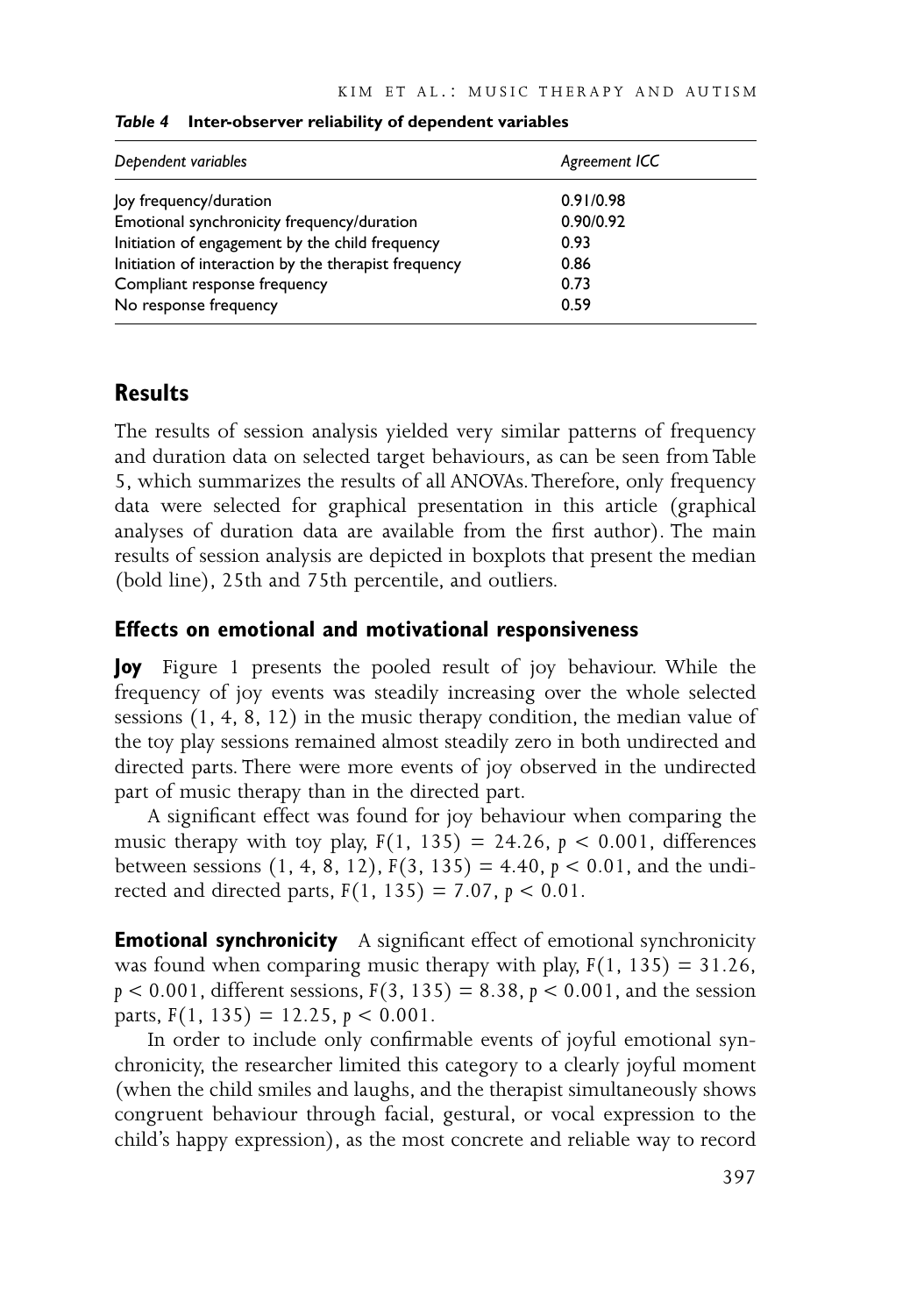| Outcome                                  | Predictor                       |                                                 |                          |                                                                                                                              |                                                                                             |                                         |                                                                                                                                                                                                                                                                       |                                                                                                                                                                                                                                                                                                                     |                                                                                                                                                                                                                                                                                |                                                                                                                                                                                                                                                                              |                                                                                                              |
|------------------------------------------|---------------------------------|-------------------------------------------------|--------------------------|------------------------------------------------------------------------------------------------------------------------------|---------------------------------------------------------------------------------------------|-----------------------------------------|-----------------------------------------------------------------------------------------------------------------------------------------------------------------------------------------------------------------------------------------------------------------------|---------------------------------------------------------------------------------------------------------------------------------------------------------------------------------------------------------------------------------------------------------------------------------------------------------------------|--------------------------------------------------------------------------------------------------------------------------------------------------------------------------------------------------------------------------------------------------------------------------------|------------------------------------------------------------------------------------------------------------------------------------------------------------------------------------------------------------------------------------------------------------------------------|--------------------------------------------------------------------------------------------------------------|
|                                          | Condition                       |                                                 |                          | Session part                                                                                                                 |                                                                                             |                                         | session                                                                                                                                                                                                                                                               |                                                                                                                                                                                                                                                                                                                     |                                                                                                                                                                                                                                                                                |                                                                                                                                                                                                                                                                              |                                                                                                              |
|                                          | Mean<br>SD<br>Mdn<br>ξ          | <sup>ਮੈਡਾ</sup><br>ਪੈ <sup>ਡਿਜ਼</sup><br>ਮੈਡੀ   | MT vs. Play<br>F(1, 135) | undirected<br>Mean<br>SD<br>Mdn                                                                                              | $\begin{array}{c} \text{directed} \\ \text{Mean} \\ \text{SD} \\ \text{Mdn} \\ \end{array}$ | undirected<br>vs. directed<br>F(1, 135) | l<br>Mean<br>Mdn<br>Mdn                                                                                                                                                                                                                                               | $\frac{4}{100}$                                                                                                                                                                                                                                                                                                     |                                                                                                                                                                                                                                                                                | $\begin{array}{ccc} 2 \times 50 & 50 & 0.000 & 0.000 & 0.000 & 0.000 & 0.000 & 0.000 & 0.000 & 0.000 & 0.000 & 0.000 & 0.000 & 0.000 & 0.000 & 0.000 & 0.000 & 0.000 & 0.000 & 0.000 & 0.000 & 0.000 & 0.000 & 0.000 & 0.000 & 0.000 & 0.000 & 0.000 & 0.000 & 0.000 & 0.00$ | $\begin{array}{c c}\n 1 & 4 & 4 \\  8 & 1 & 1 \\  1 & 3 & 5\n\end{array}$<br>F(3, 135)<br>4.40 <sup>**</sup> |
| requency<br>$\delta$                     | 3.00<br>4.64                    | $\frac{0}{2}$ 59<br>$-0$                        | $24.26***$               |                                                                                                                              |                                                                                             | $7.07***$                               |                                                                                                                                                                                                                                                                       |                                                                                                                                                                                                                                                                                                                     |                                                                                                                                                                                                                                                                                |                                                                                                                                                                                                                                                                              |                                                                                                              |
| Joy duration                             | 13.28<br>22.98                  | $\frac{2}{2}$<br>$\frac{3}{2}$<br>$\frac{3}{2}$ | $31.60***$               | $740$ $-310$ $-310$ $-310$ $-310$ $-310$ $-310$ $-310$ $-310$ $-310$ $-310$ $-310$ $-310$ $-310$ $-310$ $-310$ $-310$ $-310$ |                                                                                             | $8.89**$                                | $\begin{matrix} 1.63 & 0.000 & 0.000 & 0.000 & 0.000 & 0.000 & 0.000 & 0.000 & 0.000 & 0.000 & 0.000 & 0.000 & 0.000 & 0.000 & 0.000 & 0.000 & 0.000 & 0.000 & 0.000 & 0.000 & 0.000 & 0.000 & 0.000 & 0.000 & 0.000 & 0.000 & 0.000 & 0.000 & 0.000 & 0.000 & 0.000$ | $\frac{1}{2}$ $\frac{1}{2}$ $\frac{1}{2}$ $\frac{1}{2}$ $\frac{1}{2}$ $\frac{1}{2}$ $\frac{1}{2}$ $\frac{1}{2}$ $\frac{1}{2}$ $\frac{1}{2}$ $\frac{1}{2}$ $\frac{1}{2}$ $\frac{1}{2}$ $\frac{1}{2}$ $\frac{1}{2}$ $\frac{1}{2}$ $\frac{1}{2}$ $\frac{1}{2}$ $\frac{1}{2}$ $\frac{1}{2}$ $\frac{1}{2}$ $\frac{1}{2}$ | $270$<br>$40$ $-6$ $-6$ $-7$<br>$-70$ $-7$<br>$-70$ $-8$ $-7$<br>$-70$ $-8$ $-8$<br>$-70$ $-8$<br>$-70$ $-8$<br>$-70$ $-7$<br>$-70$<br>$-70$<br>$-70$<br>$-70$<br>$-70$<br>$-70$<br>$-70$<br>$-70$<br>$-70$<br>$-70$<br>$-70$<br>$-70$<br>$-70$<br>$-70$<br>$-70$<br>$-70$<br> |                                                                                                                                                                                                                                                                              | $6.05***$                                                                                                    |
| synchronicity<br>Emotional<br>frequency  | $\frac{5}{3}$<br>$\frac{45}{9}$ | $30 - 6$                                        | $31.26***$               |                                                                                                                              |                                                                                             | $12.25***$                              |                                                                                                                                                                                                                                                                       |                                                                                                                                                                                                                                                                                                                     |                                                                                                                                                                                                                                                                                |                                                                                                                                                                                                                                                                              | $8.38***$                                                                                                    |
| Emotional<br>synchronicity<br>duration   | $12.18$<br>$22.20$<br>$3$       | $24.35$<br>$0.5$                                | $15.80***$               |                                                                                                                              |                                                                                             | $7.27**$                                |                                                                                                                                                                                                                                                                       |                                                                                                                                                                                                                                                                                                                     |                                                                                                                                                                                                                                                                                |                                                                                                                                                                                                                                                                              | 5.59**                                                                                                       |
| engagement<br>Initiation of<br>frequency | $3.4$<br>4.98                   | $0.71$<br>$0.71$                                | 54.95 ***                |                                                                                                                              |                                                                                             | 4.85*                                   |                                                                                                                                                                                                                                                                       |                                                                                                                                                                                                                                                                                                                     |                                                                                                                                                                                                                                                                                | $24.5$<br>$24.5$                                                                                                                                                                                                                                                             | $5.73**$                                                                                                     |

398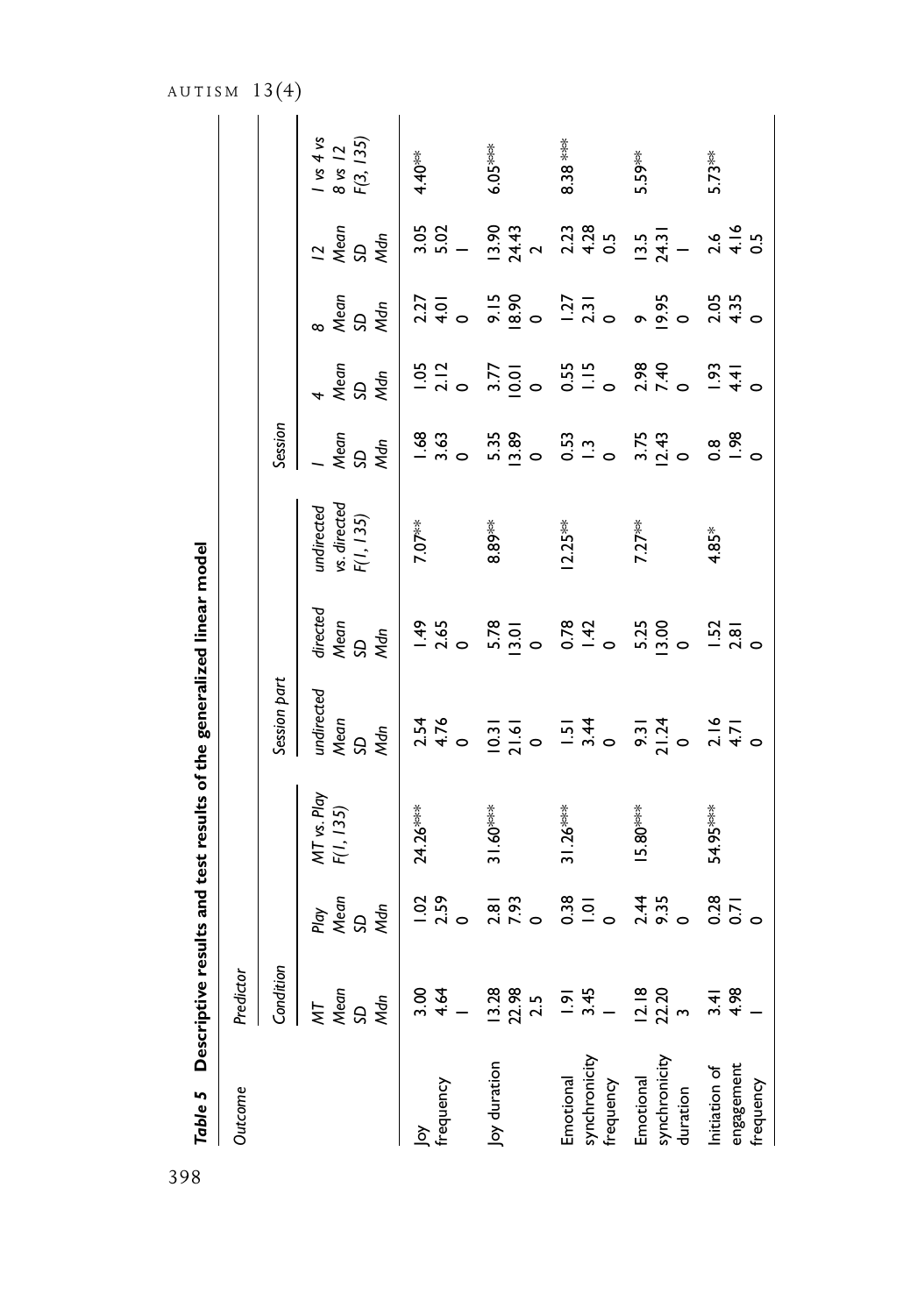|              | Condition               |                        |                          | Session part      |                                |                           | Session                         |                          |                             |                           |                                   |
|--------------|-------------------------|------------------------|--------------------------|-------------------|--------------------------------|---------------------------|---------------------------------|--------------------------|-----------------------------|---------------------------|-----------------------------------|
|              |                         |                        |                          | undirected        |                                | undirected                |                                 |                          |                             |                           |                                   |
|              |                         | គ<br>កំនុំ មិ<br>កំនុង | MT vs. Play<br>F(1, 135) | Nean<br>Sa<br>Mah | directed<br>Mean<br>Mdn<br>Mdn | vs. directed<br>F(1, 135) | Mean<br>SD<br>Ma <sup>t</sup> n | 4 ន័ ម<br>4 ត្តប<br>4    | ៓<br>៙<br>៙<br>ៜ ឨ          |                           | 1 vs 4 vs<br>8 vs 12<br>F(3, 135) |
|              | Mean<br>SD              |                        |                          |                   |                                |                           |                                 |                          |                             |                           |                                   |
|              | Ха∱                     |                        |                          |                   |                                |                           |                                 |                          |                             |                           |                                   |
| nitiation of |                         |                        | $9.40**$                 |                   |                                | $60.00***$                |                                 |                          |                             |                           | $0.01$ (n.s)                      |
| teraction    | 8. 13<br>8. 13<br>8. 13 | $\frac{10.05}{6.47}$   |                          | 5.83<br>4.27      | I2.28<br>5.56                  |                           | 9.84                            | 9. 84<br>5. 84<br>7. 5   | ၁ ၂<br>၁ ၂၀<br>၁ ၂၀         | 8.93                      |                                   |
| requency     |                         |                        |                          | $\overline{5}$    | $\overline{a}$                 |                           |                                 |                          |                             |                           |                                   |
| Compliant    |                         |                        | $26.34***$               |                   |                                | $0.07$ (n.s)              |                                 |                          |                             |                           | $2.77*$                           |
| esponse      | $4.61$<br>3.22          | 4.00                   |                          | 2.88<br>2.51      | 5, 97<br>5, 97<br>5, 97        |                           | 3.27<br>3.21<br>3               | $4.5$<br>$7.72$<br>$4.7$ | $-8$<br>$-40$               | $4.57$<br>$-3.31$<br>$+5$ |                                   |
| requency     |                         | $\overline{3}$         |                          | $\overline{a}$    |                                |                           |                                 |                          |                             |                           |                                   |
| No response  | $\ddot{=}$              |                        | $12.33***$               |                   |                                | $0.29$ (n.s)              |                                 |                          |                             |                           | $0.15$ (n.s)                      |
| requency     | <b>1.79</b>             | 3.38<br>3.30<br>3.21   |                          | $\frac{38}{1.80}$ | 3.04<br>2.4<br>2.2             |                           | 2.45<br>2.44                    | 2.48<br>2.55             | $\frac{8}{2}$ $\frac{2}{3}$ | 2.37                      |                                   |
|              |                         |                        |                          |                   |                                |                           |                                 |                          |                             |                           |                                   |

Table 5 Continued

*Table 5* **Continued**

\*\*\*  $p < .01$ , \*  $p < .05$ , n.s not significant ( $p > .05$ ).  $^{**}$  p < .01,  $^*$  p < .05, n.s not significant (p > .05).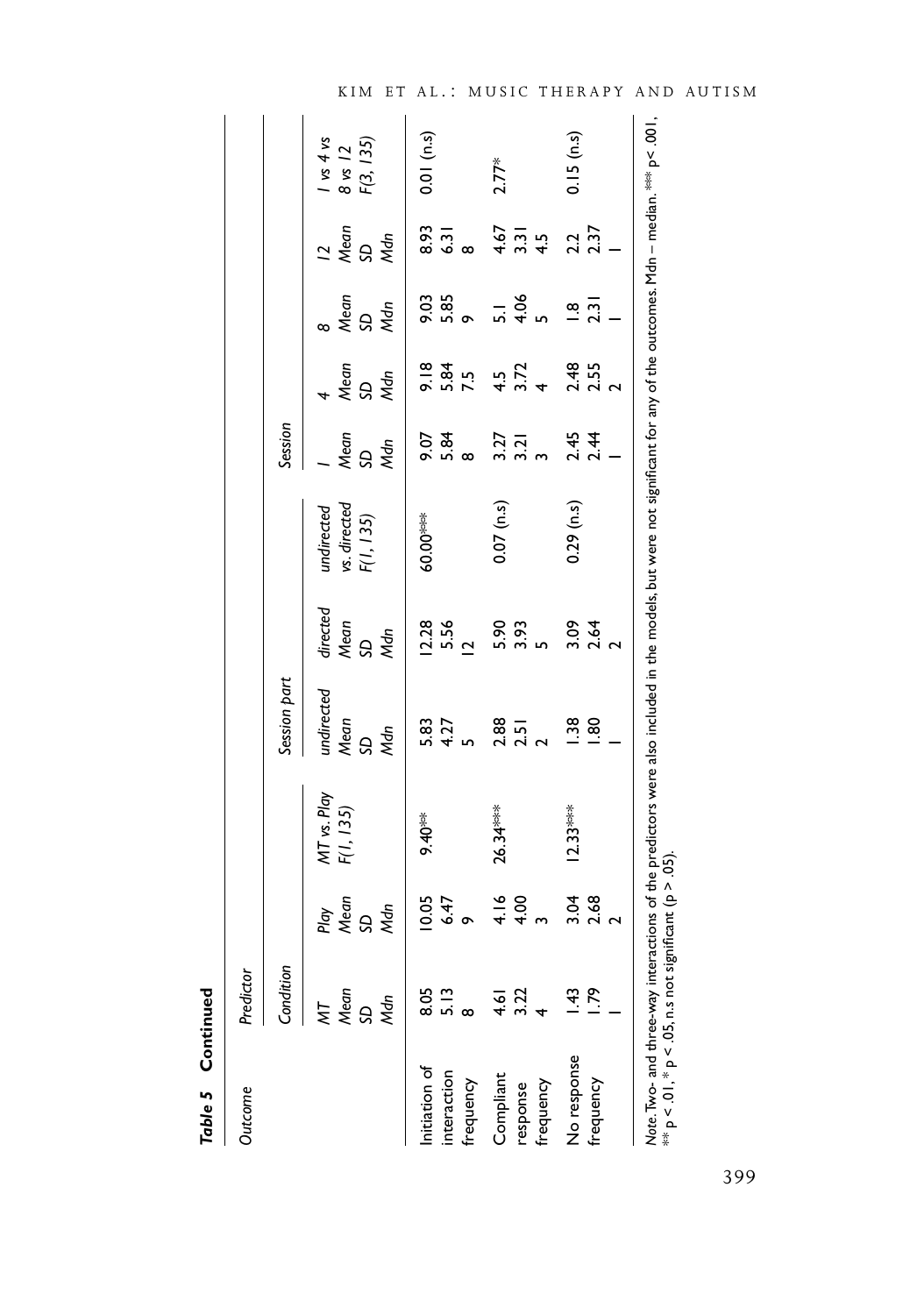**First part of session (undirected)**



Session number and condition

**Second part of session (directed)**



*Figure 1* **Joy frequency**

events.As there were only a few events of sadness (in only one session in the sessions selected for analysis did a child cry), emotional synchronicity data were closely linked to the events of 'joy'. Figure 2 indicates that the children shared their affective state with the therapist more when they were in control of what was happening than when the therapist made demands on them.

**Initiation of engagement by the child** A significant effect was found for initiation of engagement behaviours when comparing the conditions,  $F(1, 135) = 54.95$ ,  $p < 0.001$ , the different sessions,  $F(3, 135) = 5.73$ , *p* < 0.01, and the session part, *F*(1, 135) = 4.85, *p* = 0.03.

The results described in Figure 3 indicate that music therapy has a greater effect in increasing initiation of engagement than toy play. The children showed slightly more initiatives in the undirected part of the sessions in both conditions, and the initiatives were markedly more frequent in music therapy than in toy play.

# **Effects on interpersonal responsiveness**

**Initiation of interaction by the therapist** A significant effect was found for initiation of interaction by the therapist when comparing music therapy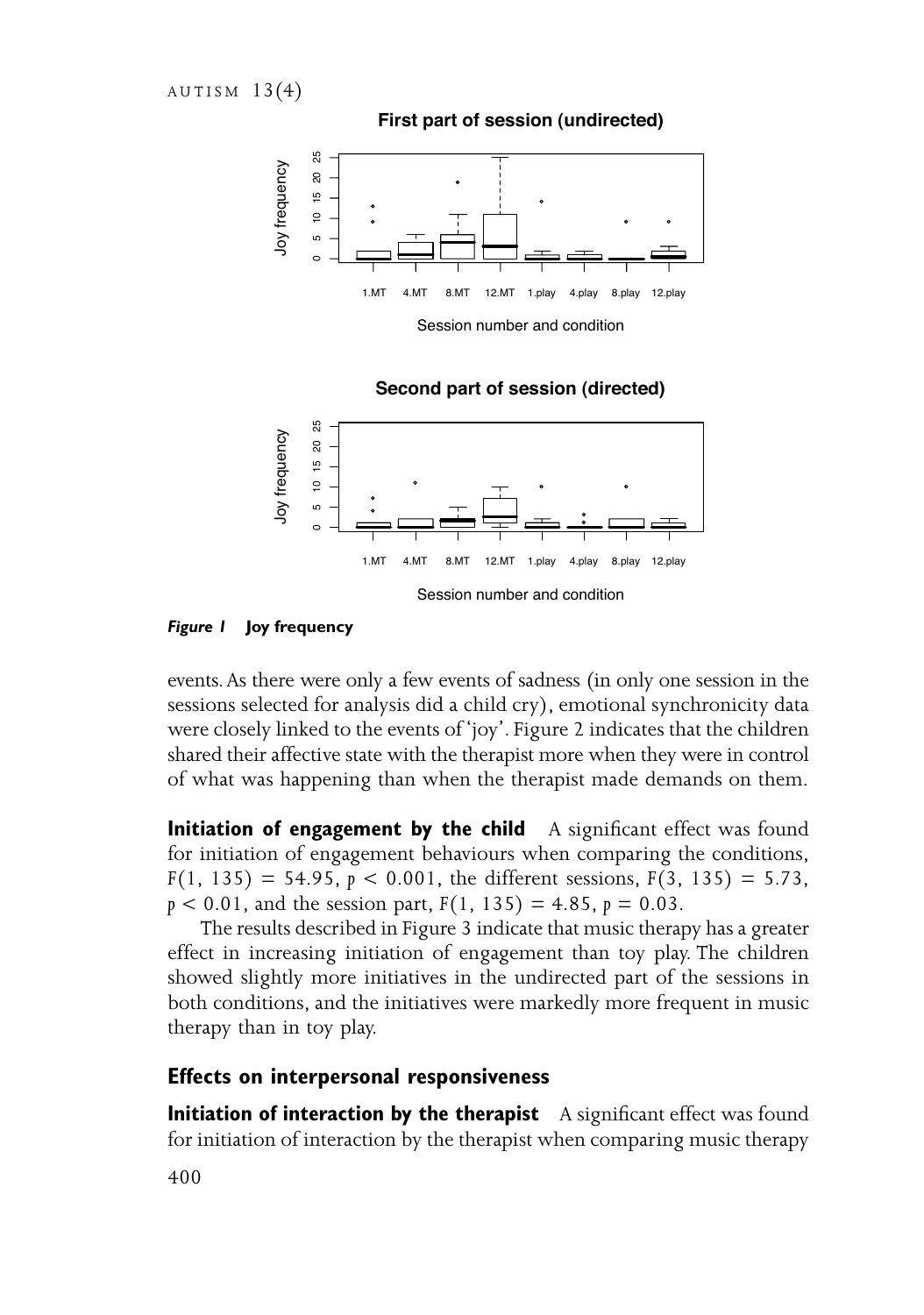

Session number and condition



*Figure 2* **Emotional synchronicity frequency**

with play,  $F(1, 135) = 9.40$ ,  $p < 0.01$ , and the undirected with the directed part of the session,  $F(1, 135) = 60.00$ ,  $p < 0.001$ . In both conditions, the directed part of the session reported a higher frequency of initiation of interaction by the therapist than the undirected part (mean score of 12 versus 5 per session), confirming that the therapists were able to follow the instructions of the treatment manual.

**Compliant response** A significant effect was found in compliant response when comparing conditions,  $F(1, 135) = 26.34$ ,  $p < 0.001$ , and different sessions,  $F(3, 135) = 2.77$ ,  $p < 0.05$ . Figure 4 shows that more compliant behaviours were shown by children with autism in music therapy than in toy play.

In both conditions, the range of values increased over the four sessions selected for analysis. It is interesting to observe that the range of values in the final session of the play condition achieved almost the same reported range of values found in the first session of the music therapy condition.

**No response** A significant effect was found for no response behaviour when comparing two conditions,  $F(1, 135) = 12.33$ ,  $p < 0.001$ . Figure 5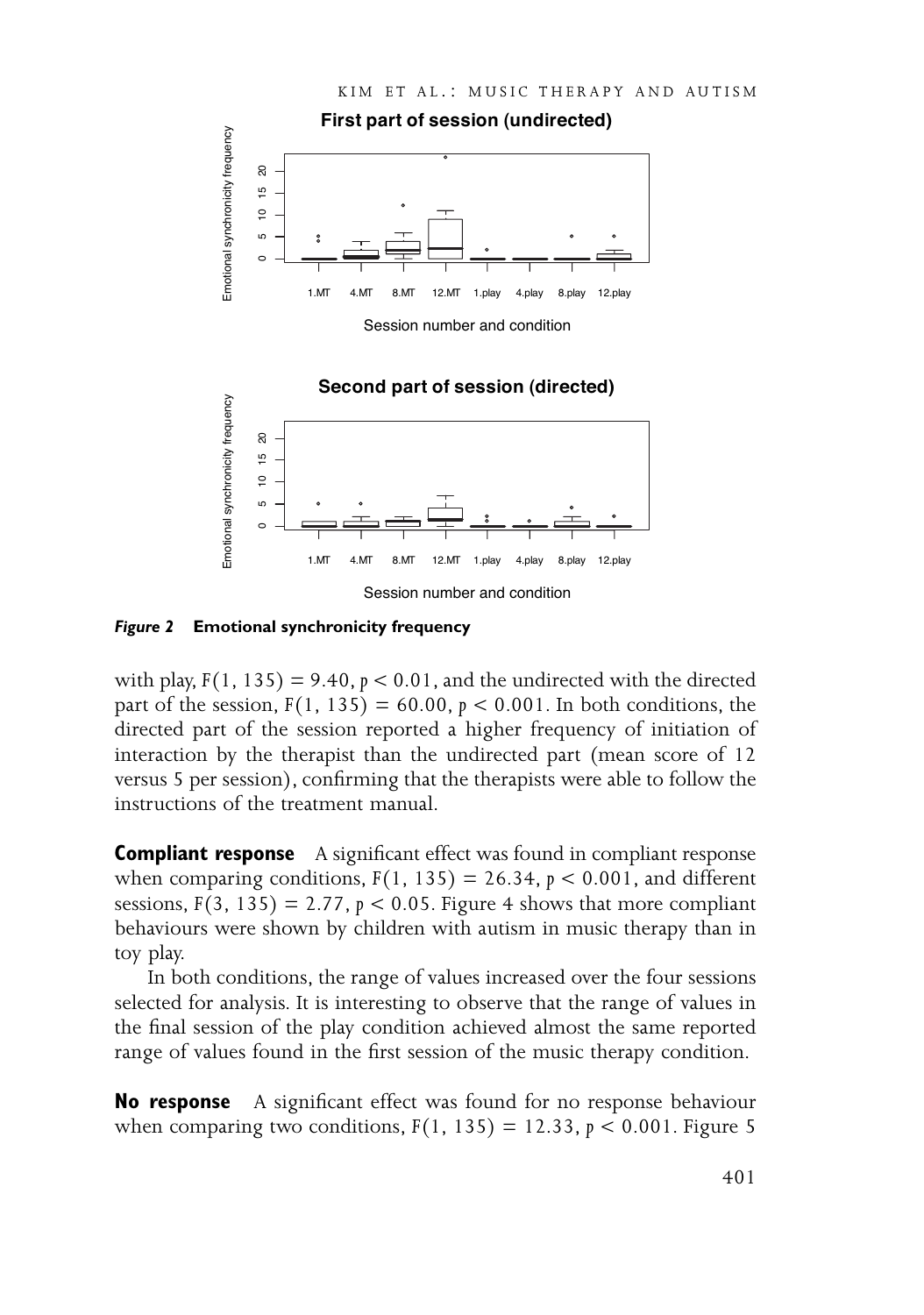

*Figure 3* **Initiation of engagement frequency**

shows approximately double the frequencies of no response behaviour were displayed by the children in the toy play condition compared with the music therapy condition.

# **Discussion**

The results of the ANOVAs found a marked difference between the effects of improvisational music therapy and toy play sessions (*p* < 0.05).The most clinically relevant and important findings from the analysis of behaviours in the sessions were social-motivational aspects of musical interaction whereby improvisational music therapy produced 'joy' and 'emotional synchronicity' events that were significantly more frequent and of a longer duration than in the toy play condition, which was linked to the degree of spontaneous 'initiation of engagement' behaviours in children.

Children with autism are often reported to have difficulty in expressing their emotions at the right time and place within a social context, and Newson (1984) proposed social timing difficulties in children with autism. Data presented in Figures 1 and 2 indicated that the social timing aspects of behaviour in the children, especially in regard to expressing and matching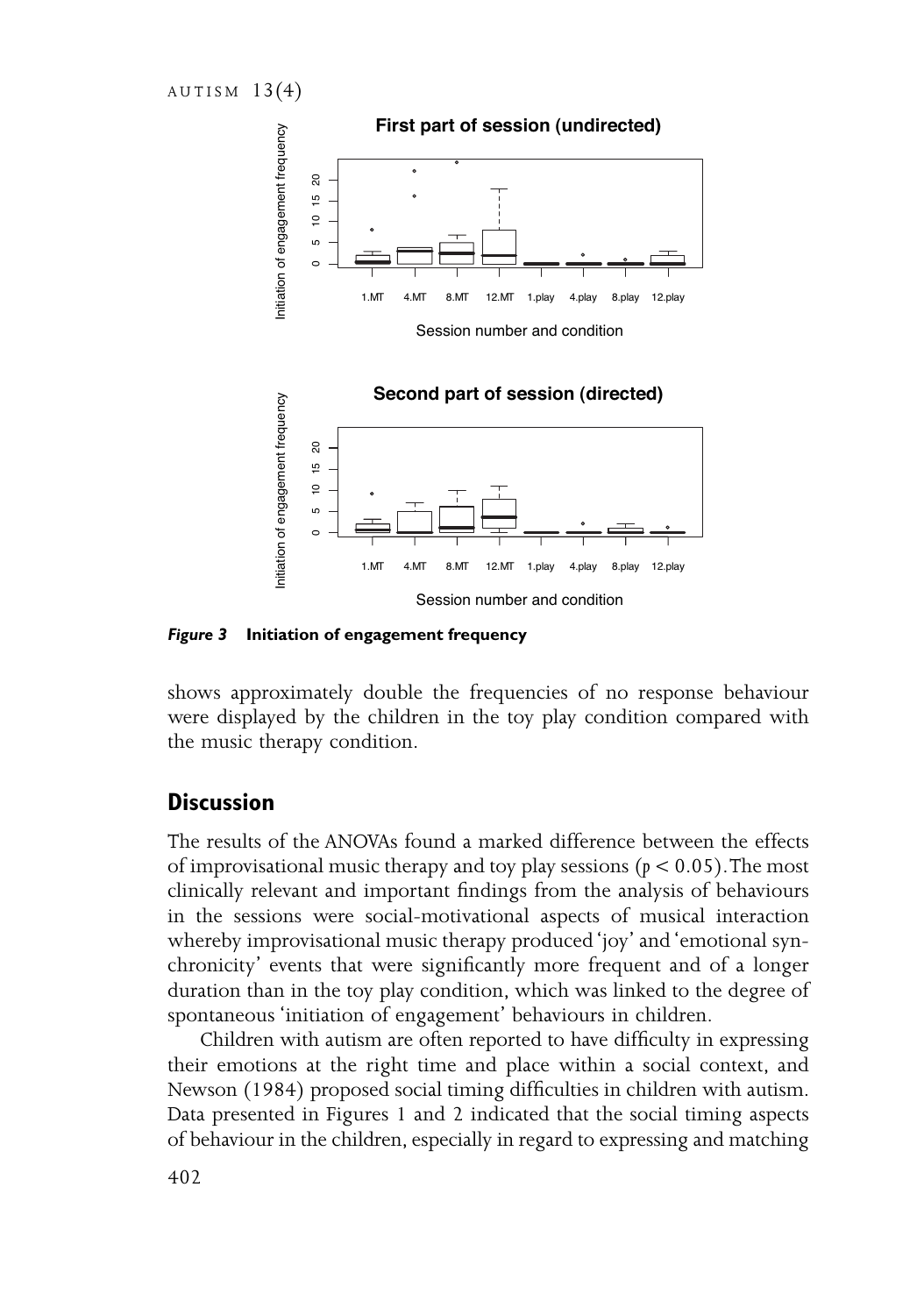

*Figure 4* **Compliant response**

positive emotional expression, improved consistently over sessions and clearly more so in the music therapy condition.This draws attention to the role of 'musical attunement' (in comparison with solely 'attunement' in toy play sessions) for the development of interaffectivity in children with autism. The temporal structure of music and the specific use of musical attunement in improvisational music therapy suggest that we can help children with autism experience and develop affective skills in a social context.

To date no controlled studies have investigated the expression of joy and emotional synchronicity in children with autism during music therapy intervention. In a qualitative study involving the microanalysis of the music therapy process, Holck (2007) demonstrated the chain of musical interaction between the child and the therapist through detailed, time-based documentation of facial expression (smile), eye contact, and the initiatives of the child with well-timed responses of the therapist to the child's musical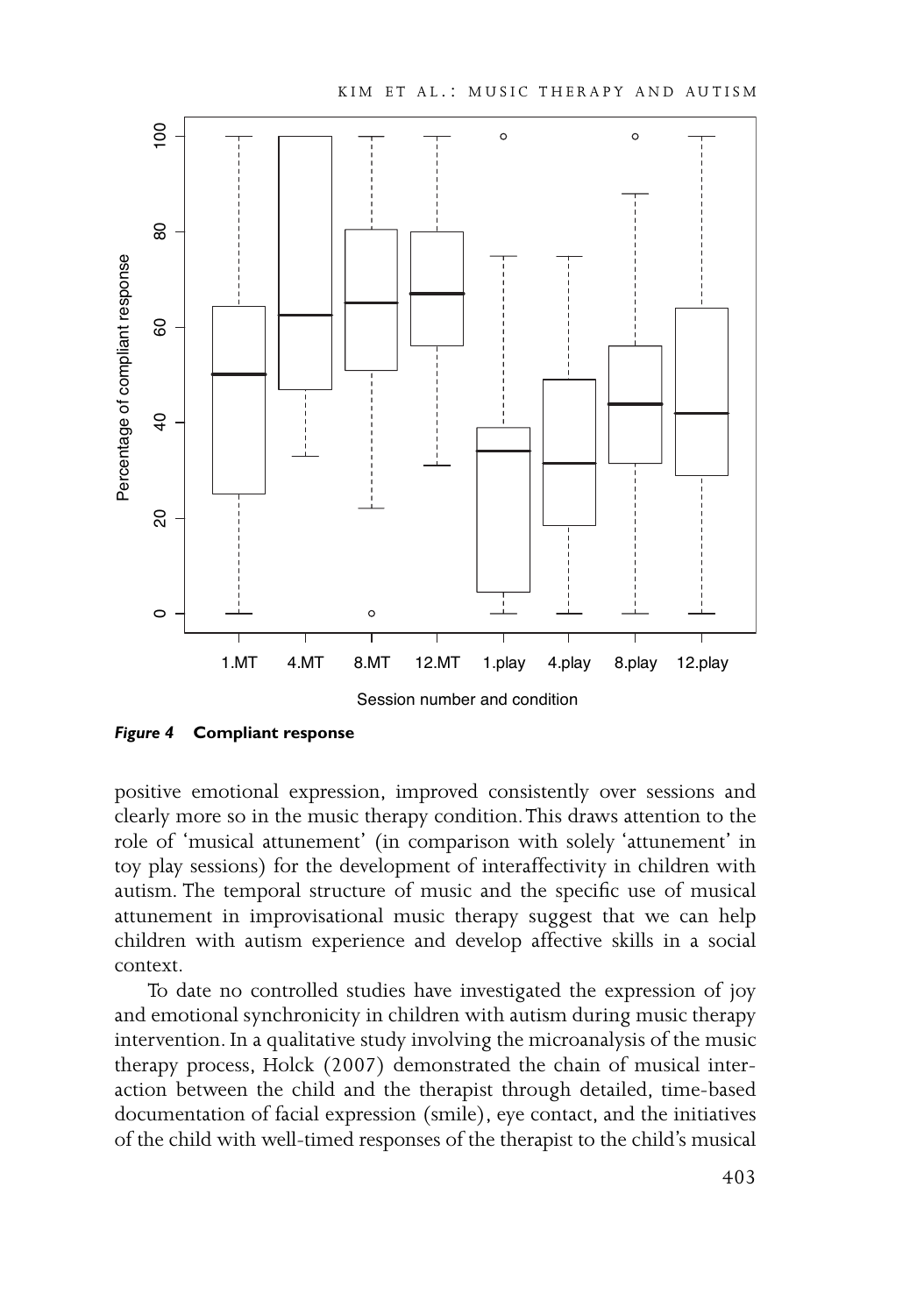

*Figure 5* **No response**

expression.The findings from the present study provide some initial quantitative evidence suggesting improvisational music therapy does promote positive emotional expressions and interaffectivity.

The results lead to some speculation regarding why 'musical attunement' was more effective than solely 'attunement'. While children with autism are generally found to have impaired perception of linguistic and social auditory stimuli (Boddaert et al., 2004), they are also reported to possess either intact or somewhat superior musical perception compared with their typical and clinical control group of individuals (Thaut, 1988). Creating music that, by its qualities, relates to the child's expression, interest and focus of attention may evoke responses from the child to a therapist creating such relational music for them. Moreover, improvising music together is an emotionally engaging process.

Anecdotal records of sessions informed the authors that the children had almost no difficulty in object engagement (the child attending exclusively to an object: Adamson and Bakeman, 1985) in both conditions.This suggests that the range of toys and musical instruments used in this trial were interesting to the children. Most children had a range of preferred objects in both conditions even though the way they played with these objects was often idiosyncratic and repetitive. They tended to play with their chosen objects alongside the therapist when the therapist sensitively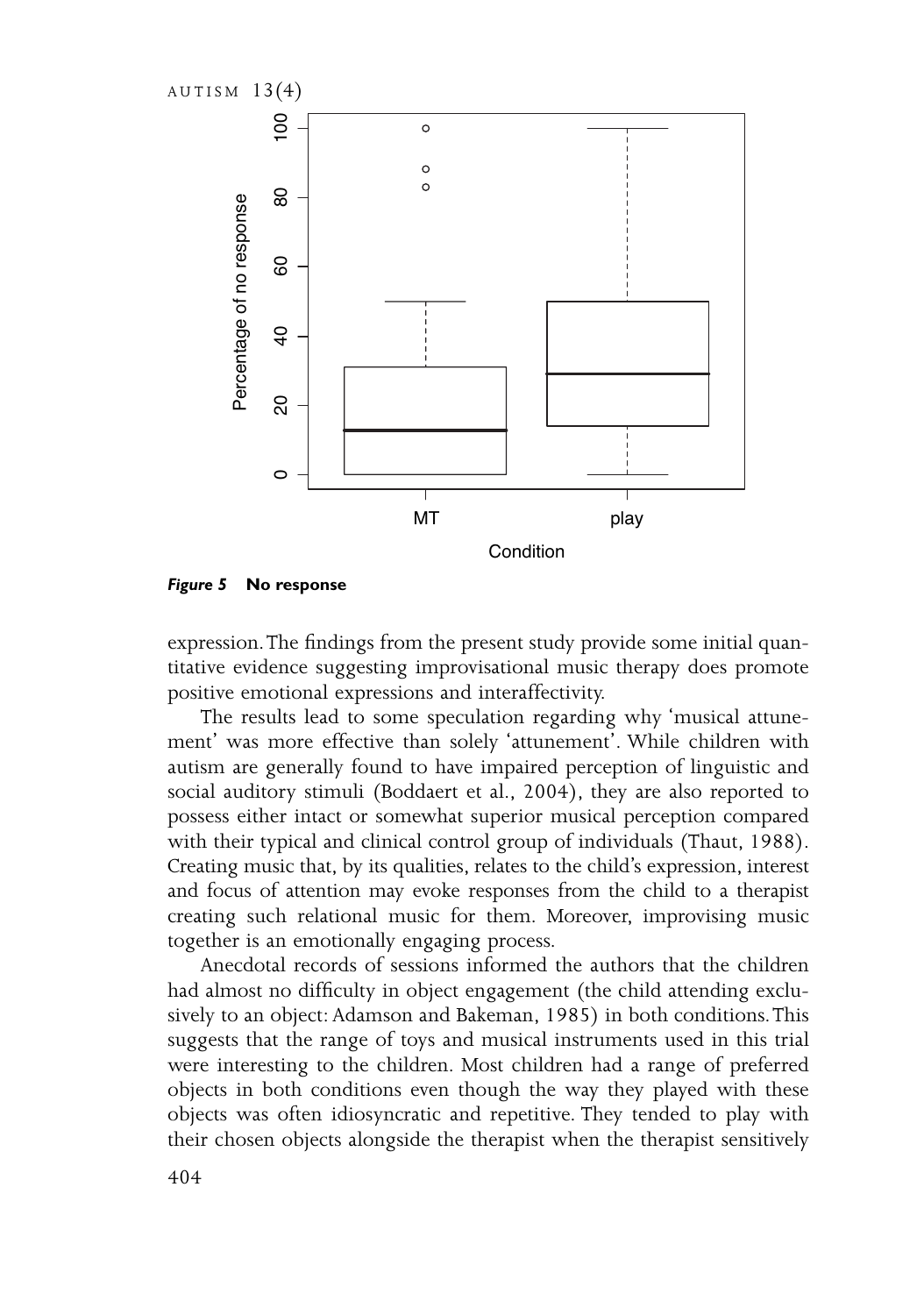attended to and supported their play in both conditions.The children were, however, very territorial with their chosen objects. The younger and the more severely autistic the child, the more territorial and exclusive they were in their play with objects. Therefore, trying to share an object (a set of objects) of the child's choice, or trying to engage a child who was already preoccupied with a certain toy, was often quite difficult. On the other hand, music can be an attractive medium, allowing the child his/her own space and the choice of objects, at the same time engaging the child with different objects of the therapist's choice. A recent study (Wimpory et al., 2007) also reports that an adult's musical and motoric behaviours that followed the child's focus of attention were significantly associated with episodes of social engagement in young children with autism. Although this current study excluded the use of musical media in the toy play condition to differentiate, music is often actively used in early intervention programmes for children with ASD. Both Musical Interaction Therapy (Wimpory and Nash, 1999) and the Mother–Child Attachment Program at SNUH (Ju, 2005) have used structured and precomposed music (i.e. songs) as part of preverbal interaction between the child and a familiar adult (mother).Wimpory and Nash (1999) recognize that the supportive use of music towards the dyadic interaction between the child and the mother can enhance interests and meaning to social situations for the child. Both previous and the current study indicate that we should use music within the child's focus of attention, behavioural cue and interests, whether it is improvised or precomposed. A future study should perhaps look at the differential effect on response of improvised and precomposed music with young children with autism.

The pattern of results in 'joy', 'emotional synchronicity' and 'initiation of engagement' was almost synchronous. In the music therapy condition, there were more 'joy', 'emotional synchronicity' and 'initiation of engagement' events in the undirected part than the directed part, suggesting that children were happier, more able to express their happy emotions and more able to share their affects with the therapist when leading. They also displayed more initiatives when they were leading and controlling the musical interaction with the therapist than when the therapist imposed demands. As spontaneous 'initiation of engagement' is a rare behaviour in children with autism, the clinical implication of this result is significant. Previous studies indicated that a consideration of the emotional and motivational process is crucial in understanding the role of joint engagement in social development (Joseph and Tager-Flusberg, 1997; Kasari et al., 1990; Trevarthen and Aitken, 2001;Trevarthen and Daniel, 2005), and the results of the present study indicated the same direction.

This aspect was clearly connected to the interpersonal responsiveness of children. 'Compliant responses' were markedly more present in music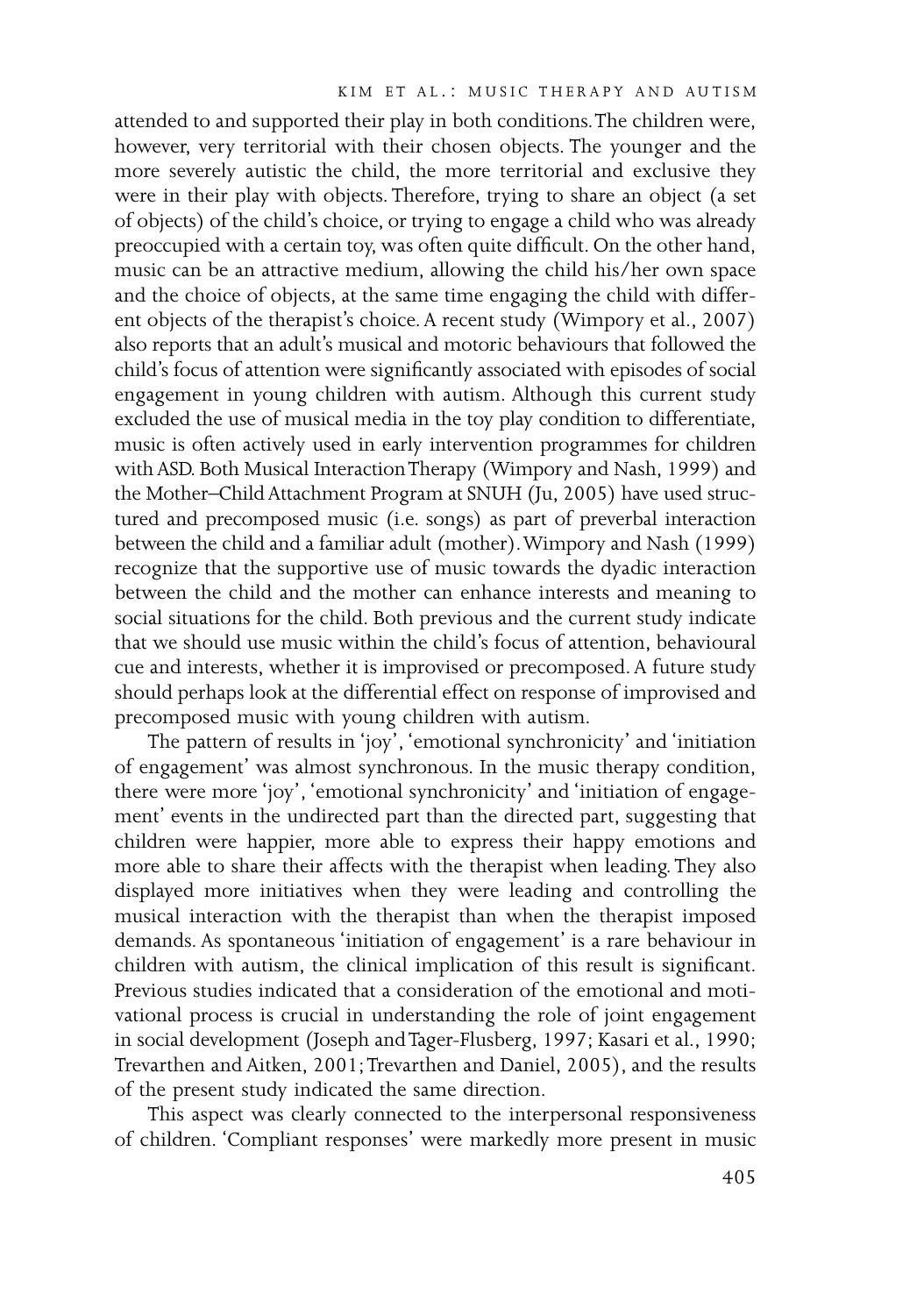therapy than toy play, and 'no responses' were twice as frequent in toy play as in music therapy. This suggests children displayed more cooperative and interactive behaviours in music therapy.A recent study (Jackson et al., 2003) dealing with responses to social bids compared children with autism to verbal-age-matched children with mental retardation in naturalistic settings. Children with autism produced fewer 'positive responses' and more 'no responses' than children in the control group.The results of the current study suggest that musical attunement enhances musical-emotional communication together with 'joy' and 'emotional synchronicity', which results in children's spontaneous willingness to respond, initiate and engage further.

This leads one to consider what the optimum condition is to engage and motivate these children towards social interaction. The results of this study seem consistent with previous studies (Lewy and Dawson, 1992; Siller and Sigman, 2002;Watson, 1998;Wimpory et al., 2007). Siller and Sigman (2002) pointed out the close relationship of a sensitive and attentive approach of the adult to the concept of 'child choice'. The results of this study suggest that it is important to allow the child to lead and to control more of what is happening, especially in the early phase of therapy sessions, and also in the earlier (undirected) part of the session. Future research studies in this area might further test this hypothesis by randomizing the order of the directed and undirected parts of sessions to objectively explore the impact of modelling and leading on children with autism.

There was also a lesser, but nevertheless consistent increase of 'joy', 'emotional synchronicity' and 'initiation of engagement' in the directed part of the session. One has to recognize the fact that the therapists in this study were instructed to work within the child's focus of attention and interests sensitively and contingently in the directed part. Therefore, a future study should compare attunement and non-attunement experimental conditions to find out whether children respond differently.

As this study was based on a small sample, drawing any generalizable conclusion is premature. The test power was low in this exploratory study and this should be considered in interpreting the results of the study. In planning future studies, test power should be considered and calculated. It was not possible for both coders to be blind to session conditions in this design. However, it might be possible in a future study examining the generalization of behaviours to other situations. This study contained a number of unexpected limitations. For example, one child was under medication (methylphenidate) for 2 months during the music therapy condition.This child displayed a dramatic reduction in response and a depressive mood while under medication. Although this met exclusion criteria for the study, in line with the CONSORT principles for reporting experimental studies, the results from this child were retained and included in the analysis.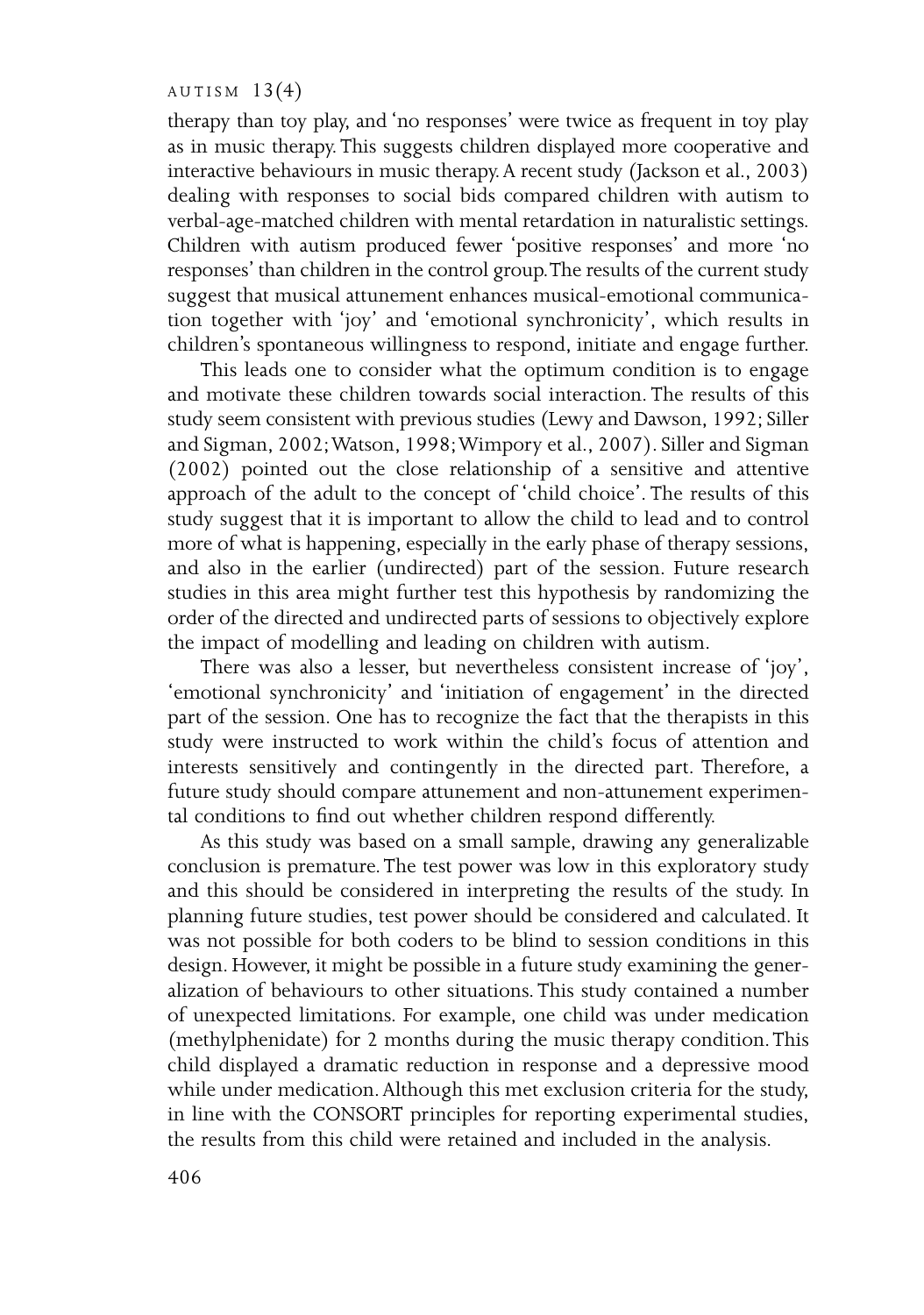There was considerable variability among the children. Subgroup analyses based on differences in language capacity, severity of autism, and age would have been clinically relevant and very interesting as well as an analysis of different therapists' effects. However, small sample size limits the relevance of such subgroup analyses, which, with a larger sample, would demonstrate how children with different developmental needs respond to this type of intervention and different therapists.

In conclusion, the findings of this study highlighted the importance of social-motivational aspects of musical interaction between the child and the therapist, the therapeutic potential of such aspects in improvisational music therapy, and the relative value of less directed and more childcentred approaches for children with autism.

## **Acknowledgement**

The present study was supported by Aalborg University, Denmark.We thank the children and family who participated in the study. We are grateful to Soochurl Cho, Minsup Shin, Sejin Joo, Eunyoung Lee,Yenok Song, Mijeong Kwon, Jiyen Jang, Katrina McFerran, Ulla Holck, Cochavit Elefant and Bruce Saperston, variously for assistance with recruitment, intervention, DVD recordings, coding of data analysis and valuable comments.

#### **Note**

1 The full treatment manual is available from the first author.

#### **References**

- Adamson, L. & Bakeman, R. (1985) 'Affect and Attention: Infants Observed with Mothers and Peers', *Child Development* 56: 582–93.
- Alvin, J. and Warwick, A. (1991) *Music Therapy for the Autistic Child*. Oxford: Oxford University Press.
- American Psychiatric Association (2000) *Diagnostic and Statistical Manual of Mental Disorders*, 4th edn text rev (DSM-IV-TR).Washington, DC: APA.
- Boddaert, N., Chabane, N., Belin, P., Bourgeois, N., Royer,V., Barthelémy, C., Mouren-Simeoni, M., Phillippe, A., Brunelle, F., Samson,Y. & Zilbovicius, M. (2004) 'Perception of Complex Sounds in Autism: Abnormal Auditory Cortical Processing in Children', *American Journal of Psychiatry* 161: 2117–20.
- Bono, M., Daley,T. & Sigman, M. (2004) 'Relations among Joint Attention, Amount of Intervention and Language Gain in Early Autism', *Journal of Autism and Developmental Disorders* 34: 495–505.
- Bruscia, K.E. (1998) *Defining Music Therapy*, 2nd edn. Phoenixville: Barcelona.
- Cicchetti, D.V. (1994) 'Guidelines, Criteria, and Rules of Thumb for Evaluating Normed and Standardized Assessment Instruments in Psychology', *Psychological Assessment* 6 (4): 284–90.
- Dawson, G., Hill, D., Spencer, A., Galpert, L. & Watson, L. (1990) 'Affective Exchanges between Young Autistic Children and Their Mothers', *Journal of Abnormal Child Psychology* 18: 335–45.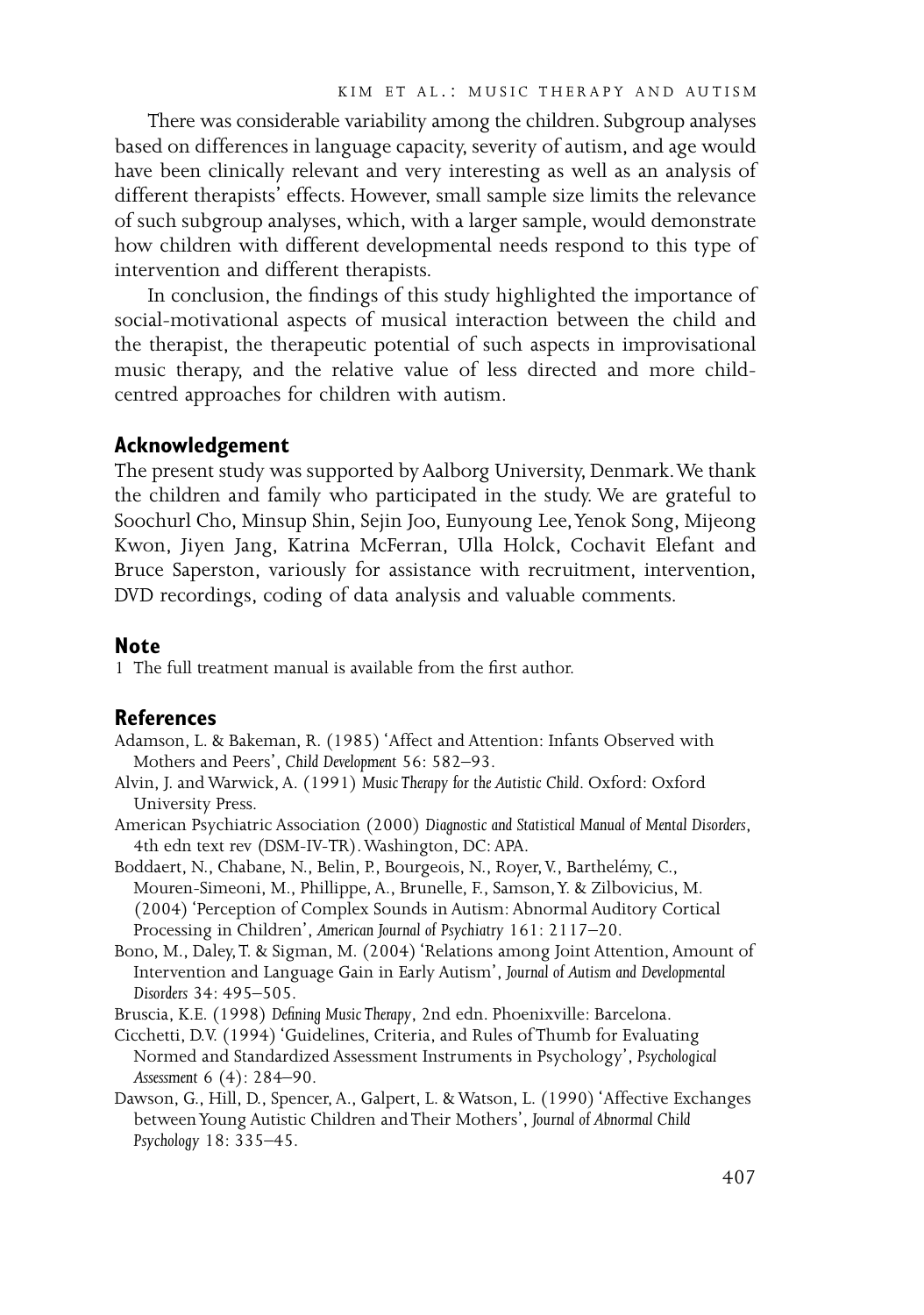- Feldman, R. (2007) 'Parent–Infant Synchrony and the Construction of Shared Timing: Physiological Precursors, Developmental Outcomes, and Risk Conditions', *Journal of Child Psychology and Psychiatry* 48 (3–4): 329–54.
- Gold, C.,Wigram,T. & Elefant, C. (2006) 'Music Therapy for Autistic Spectrum Disorder'. Cochrane Database of Systematic Reviews (2), CO004381.
- Holck, U. (2007) 'An Ethnographic Descriptive Approach to Video Microanalysis', in T.Wosch & T.Wigram (eds) *Microanalysis in Music Therapy. Methods,Techniques and Applications for Clinicians, Researchers, Educators and Students*, pp. 29–40. London: Jessica Kingsley.
- Jackson, C.T., Fein, D., Wolf, J., Jones, G., Hauck, M., Waterhouse, L. & Feinstein, C. (2003) 'Responses and Sustained Interactions in Children with Mental Retardation and Autism', *Journal of Autism and Developmental Disorders* 33 (2): 115–21.
- Joseph, R.M. & Tager-Flusberg, H. (1997) 'An Investigation of Attention and Affect in Children with Autism and Down Syndrome', *Journal of Autism and Developmental Disorders* 27 (4): 385–96.
- Ju, S.J. (2005) 'The Effects of a Social Cognition Promoting Program for Autistic Children'. Unpublished PhD thesis, Seoul National University.
- Kasari, C., Sigman, M., Mundy, P. & Yirmiya, N. (1990) 'Affective Sharing in the Context of Joint Attention Interaction of Normal, Autistic and Mentally Retarded Children', *Journal of Autism and Developmental Disorders* 20: 87–100.
- Kim,T. (1995) *Ewha–Psycho Educational Profile*. Seoul: Ewha Women's University Press.
- Kim, S. & Kim,Y. (1985) *Korean Version of the Vineland Social Maturity Scale*. Seoul: JungAngJukSung.
- Kim,T. & Park, L. (1995) *Korean Version of Childhood Autism Rating Scale*. Seoul: Special Education.
- Lewy, A.L. & Dawson, G. (1992) 'Social Stimulation and Joint Attention in Young Autistic Children', *Journal of Abnormal Child Psychology* 20 (6): 555–66.
- Lord, C., Rutter, M., DiLavore, P. & Risi, S. (1999) *The ADOS–G (Autism Diagnostic Observation Schedule–Generic)*. Los Angeles, CA:Western Psychological Services.
- Newson, E. (1984) 'The Social Development of the Young Autistic Child', paper presented at the National Autistic Society Conference, Bath, UK.
- Robarts, J.Z. (1996) 'Music Therapy for Autistic Children', in C.Trevarthen, K. Aitken, D. Papoudi & J.Z. Robarts (eds) *Children with Autism: Diagnosis and Interventions to Meet Their Needs*, pp.132–60. London: Jessica Kingsley.
- Scambler, D.J., Hepburn, S., Rutherford, M.D., Wehner, E.A. & Rogers, S.J. (2007) 'Emotional Responsivity in Children with Autism, Children with Other Developmental Disabilities, and Children with Typical Development', *Journal of Autism and Developmental Disorders* 37: 553–63.
- Shin, M. & Kim,Y. (1998) 'Standardization Study for the Korean Version of Childhood Autism Rating Scale: Reliability,Validity and Cut-Off Score', *The Korean Journal of Clinical Psychology* 17 (1): 1–16.
- Siller, M. & Sigman, M. (2002) 'The Behaviors of Parents of Children with Autism Predict the Subsequent Development of Their Children's Communication', *Journal of Autism & Developmental Disorders* 32 (2): 77–89.
- Snow, M.E., Hertzig, M.E. & Shapiro,T. (1987) 'Expression of Emotion in Young Autistic Children', *Journal of the American Academy of Child and Adolescent Psychiatry* 26: 836–8.
- Stern, D.N. (1985) *The Interpersonal World of the Infant:A View from Psychoanalysis and Developmental Psychology*. New York: Basic.
- Thaut, M.H. (1988) 'Measuring Musical Responsiveness in Autistic Children: A